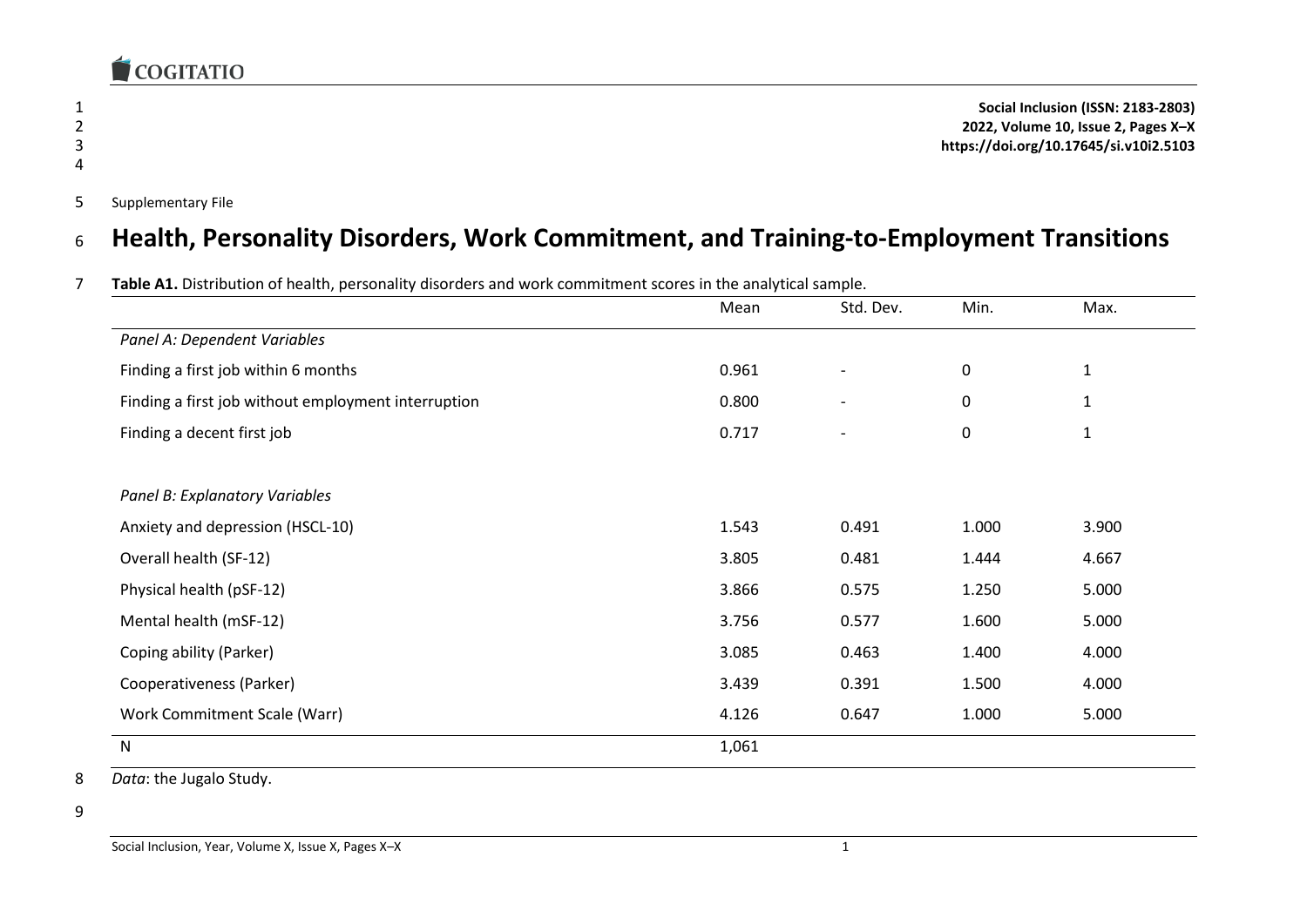

#### 10

#### 11 **Table A2.** Finding a first job within six months.

|                                                          | (1)        | (2)        | (3)                   | (4)        | (5)        | (6)        |
|----------------------------------------------------------|------------|------------|-----------------------|------------|------------|------------|
| Panel A                                                  |            |            |                       |            |            |            |
| Anxiety and depression                                   | 0.005      |            |                       |            |            |            |
|                                                          | (0.006)    |            |                       |            |            |            |
| Mental health                                            |            | 0.002      |                       |            |            |            |
|                                                          |            | (0.006)    |                       |            |            |            |
| Physical health                                          |            |            | $0.014***$            |            |            |            |
|                                                          |            |            | (0.006)               |            |            |            |
| Overall health                                           |            |            |                       | 0.009      |            |            |
|                                                          |            |            |                       | (0.006)    |            |            |
| <b>Work Commitment Scale</b>                             |            |            |                       |            | 0.003      |            |
|                                                          |            |            |                       |            | (0.006)    |            |
| Coping ability                                           |            |            |                       |            |            | $-0.002$   |
|                                                          |            |            |                       |            |            | (0.006)    |
| Cooperativeness                                          |            |            |                       |            |            | $-0.000$   |
|                                                          |            |            |                       |            |            | (0.007)    |
| <b>Structural Variables</b>                              |            |            |                       |            |            |            |
| Dummy for male gender                                    | $-0.006$   | $-0.009$   | $-0.010$              | $-0.011$   | $-0.008$   | $-0.008$   |
|                                                          | (0.012)    | (0.012)    | (0.012)               | (0.012)    | (0.012)    | (0.013)    |
| Dummy for migration background                           | $-0.041$   | $-0.041$   | $-0.037$              | $-0.040$   | $-0.041$   | $-0.041$   |
|                                                          | (0.041)    | (0.041)    | (0.041)               | (0.041)    | (0.041)    | (0.041)    |
| Social origin (dummy for former welfare benefit receipt) | $-0.039$ * | $-0.037$ * | $-0.033$ <sup>*</sup> | $-0.034$ * | $-0.037$ * | $-0.038$ * |
|                                                          | (0.020)    | (0.020)    | (0.020)               | (0.020)    | (0.020)    | (0.020)    |
|                                                          |            |            |                       |            |            |            |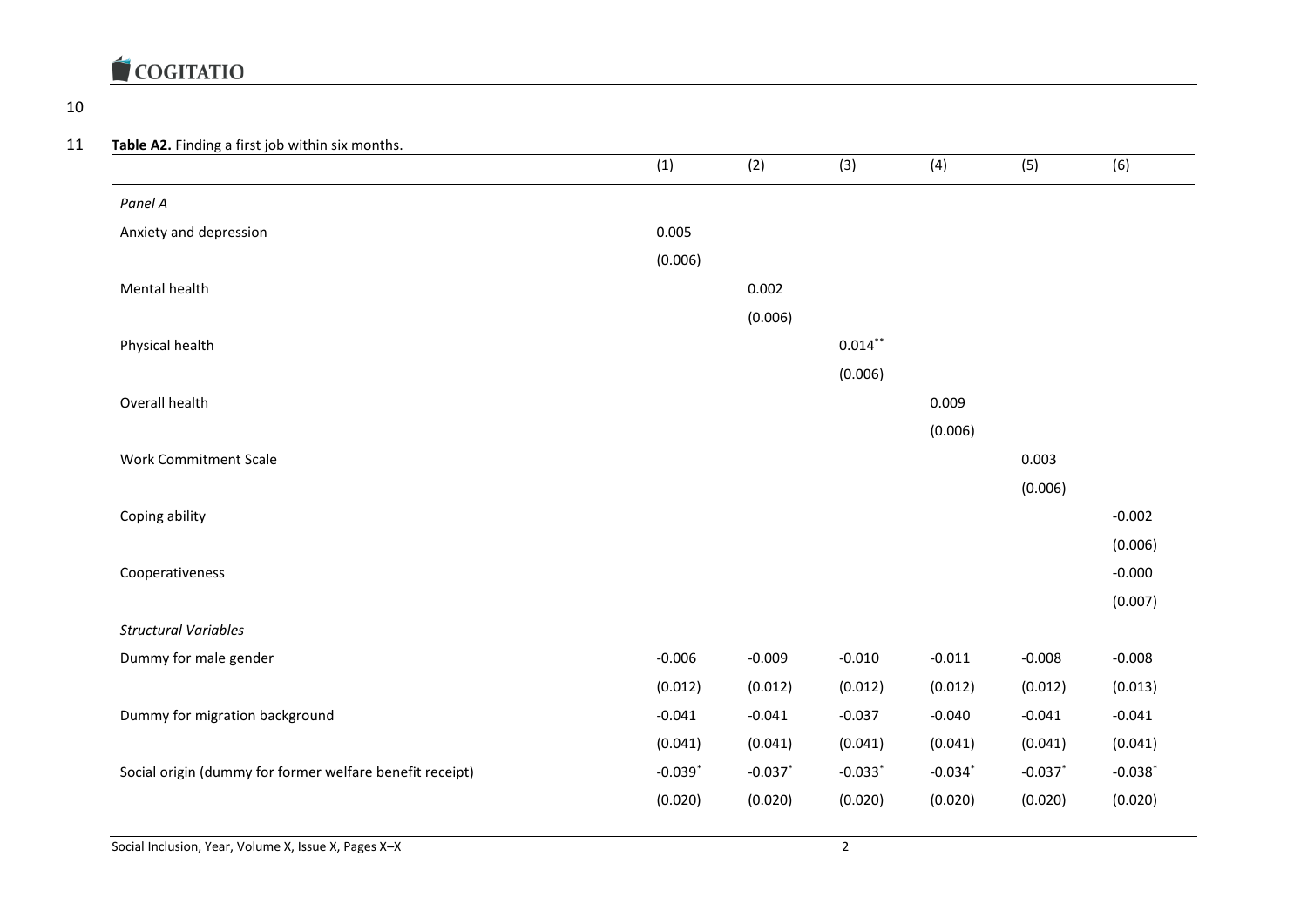| Dummy for East Germany                   | $-0.020$              | $-0.019$              | $-0.018$              | $-0.019$    | $-0.019$              | $-0.020$              |
|------------------------------------------|-----------------------|-----------------------|-----------------------|-------------|-----------------------|-----------------------|
|                                          | (0.018)               | (0.018)               | (0.018)               | (0.018)     | (0.018)               | (0.018)               |
| Birth year (ref. 1991)                   |                       |                       |                       |             |                       |                       |
| 1992                                     | $-0.057$              | $-0.055$              | $-0.057$              | $-0.056$    | $-0.055$              | $-0.055$              |
|                                          | (0.054)               | (0.054)               | (0.054)               | (0.054)     | (0.054)               | (0.054)               |
| 1993                                     | $-0.053$              | $-0.054$              | $-0.054$              | $-0.056$    | $-0.054$              | $-0.053$              |
|                                          | (0.050)               | (0.050)               | (0.050)               | (0.050)     | (0.050)               | (0.050)               |
| 1994                                     | $-0.073$              | $-0.074$              | $-0.072$              | $-0.074$    | $-0.074$              | $-0.073$              |
|                                          | (0.049)               | (0.049)               | (0.049)               | (0.049)     | (0.049)               | (0.049)               |
| 1995                                     | $-0.062$              | $-0.062$              | $-0.060$              | $-0.062$    | $-0.062$              | $-0.061$              |
|                                          | (0.049)               | (0.049)               | (0.049)               | (0.049)     | (0.049)               | (0.049)               |
| 1996                                     | $-0.043$              | $-0.043$              | $-0.040$              | $-0.043$    | $-0.044$              | $-0.043$              |
|                                          | (0.049)               | (0.049)               | (0.048)               | (0.048)     | (0.049)               | (0.049)               |
| 1997                                     | $-0.036$              | $-0.036$              | $-0.034$              | $-0.037$    | $-0.036$              | $-0.036$              |
|                                          | (0.049)               | (0.049)               | (0.049)               | (0.049)     | (0.049)               | (0.049)               |
| 1998                                     | $-0.132**$            | $-0.133***$           | $-0.128$ **           | $-0.133***$ | $-0.132**$            | $-0.132***$           |
|                                          | (0.065)               | (0.066)               | (0.065)               | (0.065)     | (0.065)               | (0.066)               |
| Online interview (ref. paper and pencil) | $-0.022$ <sup>*</sup> | $-0.021$ <sup>*</sup> | $-0.022$ <sup>*</sup> | $-0.021$ *  | $-0.022$ <sup>*</sup> | $-0.022$ <sup>*</sup> |
|                                          | (0.012)               | (0.012)               | (0.012)               | (0.012)     | (0.012)               | (0.012)               |
| Constant                                 | $1.036***$            | $1.037***$            | $1.035***$            | $1.038***$  | $1.037***$            | $1.037***$            |
|                                          | (0.048)               | (0.048)               | (0.048)               | (0.048)     | (0.048)               | (0.048)               |
| Adj.- $\overline{R^2}$                   | 0.006                 | 0.006                 | 0.011                 | 0.008       | 0.006                 | 0.005                 |
| F value                                  | 1.522                 | 1.477                 | 1.874                 | 1.632       | 1.482                 | 1.367                 |
| Panel B                                  |                       |                       |                       |             |                       |                       |
| Anxiety and depression                   | 0.006                 |                       |                       |             |                       |                       |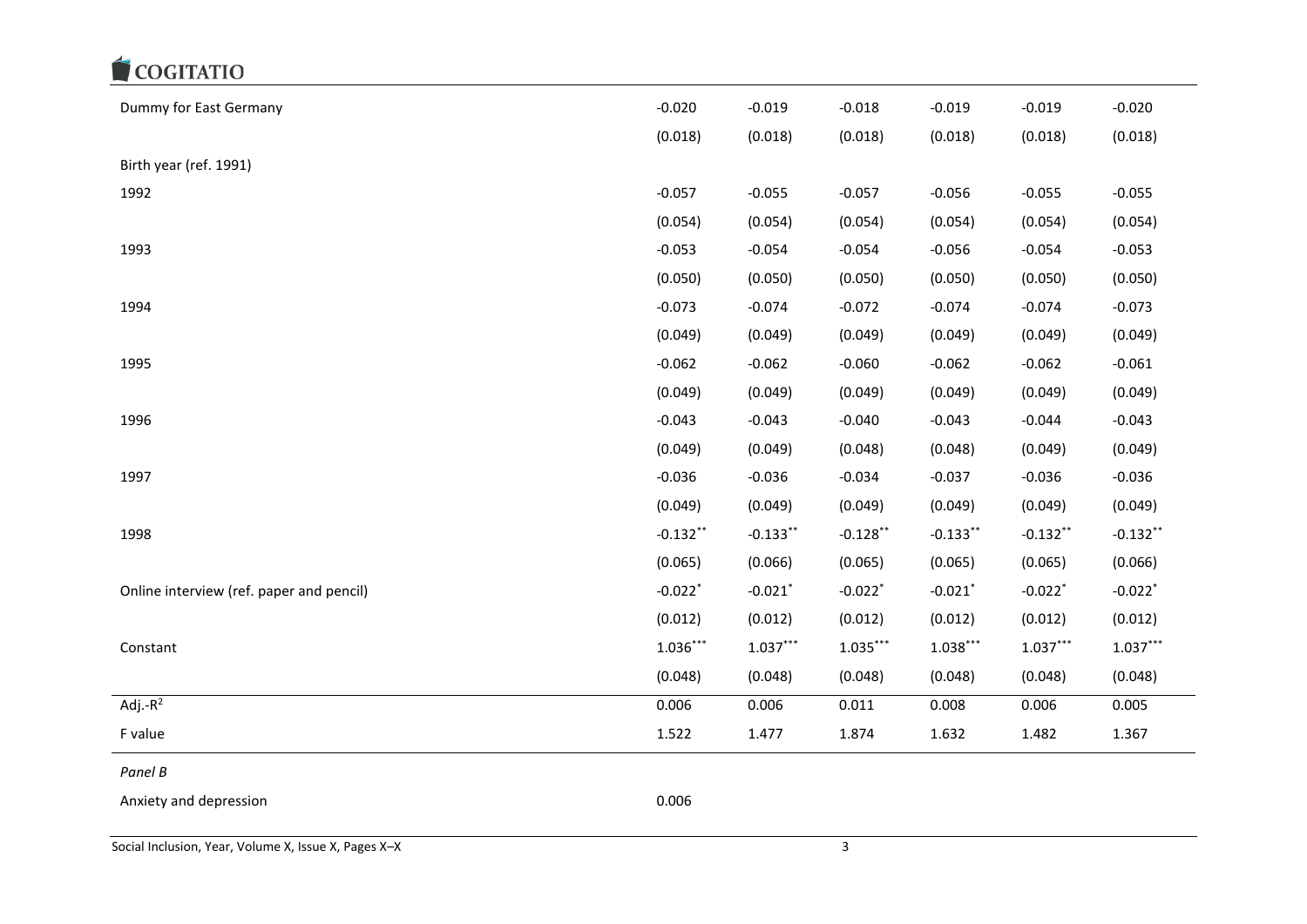

|                                                          | (0.006)  |          |            |          |          |          |
|----------------------------------------------------------|----------|----------|------------|----------|----------|----------|
| Mental health                                            |          | 0.002    |            |          |          |          |
|                                                          |          | (0.006)  |            |          |          |          |
| Physical health                                          |          |          | $0.012***$ |          |          |          |
|                                                          |          |          | (0.006)    |          |          |          |
| Overall health                                           |          |          |            | 0.008    |          |          |
|                                                          |          |          |            | (0.006)  |          |          |
| <b>Work Commitment Scale</b>                             |          |          |            |          | 0.002    |          |
|                                                          |          |          |            |          | (0.006)  |          |
| Coping ability                                           |          |          |            |          |          | $-0.004$ |
|                                                          |          |          |            |          |          | (0.007)  |
| Cooperativeness                                          |          |          |            |          |          | $-0.001$ |
|                                                          |          |          |            |          |          | (0.007)  |
| <b>Structural Variables</b>                              |          |          |            |          |          |          |
| Dummy for male gender                                    | $-0.009$ | $-0.012$ | $-0.013$   | $-0.014$ | $-0.012$ | $-0.011$ |
|                                                          | (0.013)  | (0.013)  | (0.012)    | (0.013)  | (0.013)  | (0.013)  |
| Dummy for migration background                           | $-0.031$ | $-0.031$ | $-0.029$   | $-0.030$ | $-0.031$ | $-0.031$ |
|                                                          | (0.042)  | (0.042)  | (0.042)    | (0.042)  | (0.042)  | (0.042)  |
| Social origin (dummy for former welfare benefit receipt) | $-0.028$ | $-0.026$ | $-0.025$   | $-0.025$ | $-0.027$ | $-0.028$ |
|                                                          | (0.020)  | (0.021)  | (0.020)    | (0.021)  | (0.020)  | (0.020)  |
| Dummy for East Germany                                   | $-0.020$ | $-0.018$ | $-0.017$   | $-0.018$ | $-0.018$ | $-0.019$ |
|                                                          | (0.019)  | (0.019)  | (0.018)    | (0.018)  | (0.019)  | (0.019)  |
| Birth year (ref. 1991)                                   | 0.000    | 0.000    | 0.000      | 0.000    | 0.000    | 0.000    |
| 1992                                                     | $-0.059$ | $-0.056$ | $-0.058$   | $-0.057$ | $-0.056$ | $-0.056$ |
|                                                          | (0.054)  | (0.054)  | (0.054)    | (0.054)  | (0.054)  | (0.054)  |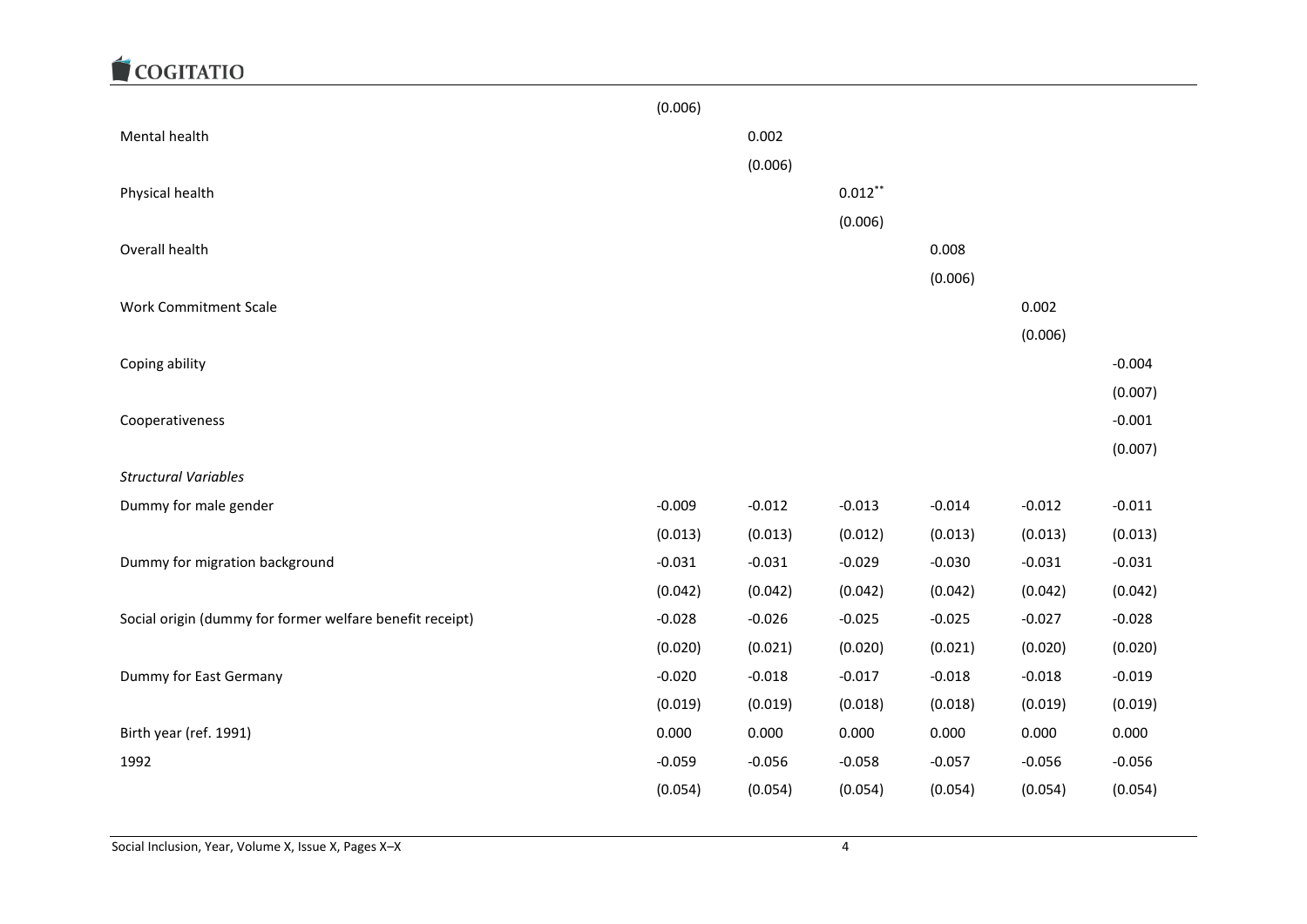| 1993                                       | $-0.058$ | $-0.059$ | $-0.059$ | $-0.060$ | $-0.059$ | $-0.058$ |
|--------------------------------------------|----------|----------|----------|----------|----------|----------|
|                                            | (0.050)  | (0.050)  | (0.050)  | (0.050)  | (0.050)  | (0.050)  |
| 1994                                       | $-0.077$ | $-0.077$ | $-0.076$ | $-0.078$ | $-0.077$ | $-0.076$ |
|                                            | (0.050)  | (0.050)  | (0.050)  | (0.050)  | (0.050)  | (0.050)  |
| 1995                                       | $-0.057$ | $-0.058$ | $-0.056$ | $-0.058$ | $-0.058$ | $-0.057$ |
|                                            | (0.050)  | (0.050)  | (0.050)  | (0.050)  | (0.050)  | (0.050)  |
| 1996                                       | $-0.025$ | $-0.026$ | $-0.023$ | $-0.025$ | $-0.026$ | $-0.025$ |
|                                            | (0.052)  | (0.052)  | (0.052)  | (0.052)  | (0.052)  | (0.052)  |
| 1997                                       | $-0.014$ | $-0.015$ | $-0.015$ | $-0.016$ | $-0.015$ | $-0.014$ |
|                                            | (0.052)  | (0.052)  | (0.052)  | (0.052)  | (0.052)  | (0.052)  |
| 1998                                       | $-0.100$ | $-0.101$ | $-0.101$ | $-0.103$ | $-0.101$ | $-0.100$ |
|                                            | (0.069)  | (0.069)  | (0.069)  | (0.069)  | (0.069)  | (0.069)  |
| <b>Pre-Selection Variables</b>             |          |          |          |          |          |          |
| Educational level (ref. Hauptschule/low)   |          |          |          |          |          |          |
| Realschule/medium                          | 0.011    | 0.010    | 0.006    | 0.008    | 0.011    | 0.011    |
|                                            | (0.022)  | (0.022)  | (0.022)  | (0.022)  | (0.022)  | (0.022)  |
| Gymnasium/high                             | 0.034    | 0.032    | 0.027    | 0.030    | 0.033    | 0.034    |
|                                            | (0.028)  | (0.028)  | (0.028)  | (0.028)  | (0.028)  | (0.028)  |
| Missing information                        | 0.037    | 0.040    | 0.037    | 0.039    | 0.041    | 0.042    |
|                                            | (0.114)  | (0.114)  | (0.113)  | (0.113)  | (0.114)  | (0.114)  |
| Educational performance (ref. GPA 2.6-3.5) |          |          |          |          |          |          |
| GPA 1.0-1.5                                | $-0.002$ | $-0.002$ | $-0.001$ | $-0.002$ | $-0.002$ | $-0.001$ |
|                                            | (0.028)  | (0.028)  | (0.028)  | (0.028)  | (0.028)  | (0.028)  |
| GPA 1.6-2.5                                | $-0.001$ | $-0.001$ | $-0.003$ | $-0.002$ | $-0.002$ | $-0.001$ |
|                                            | (0.013)  | (0.013)  | (0.013)  | (0.013)  | (0.013)  | (0.013)  |
|                                            |          |          |          |          |          |          |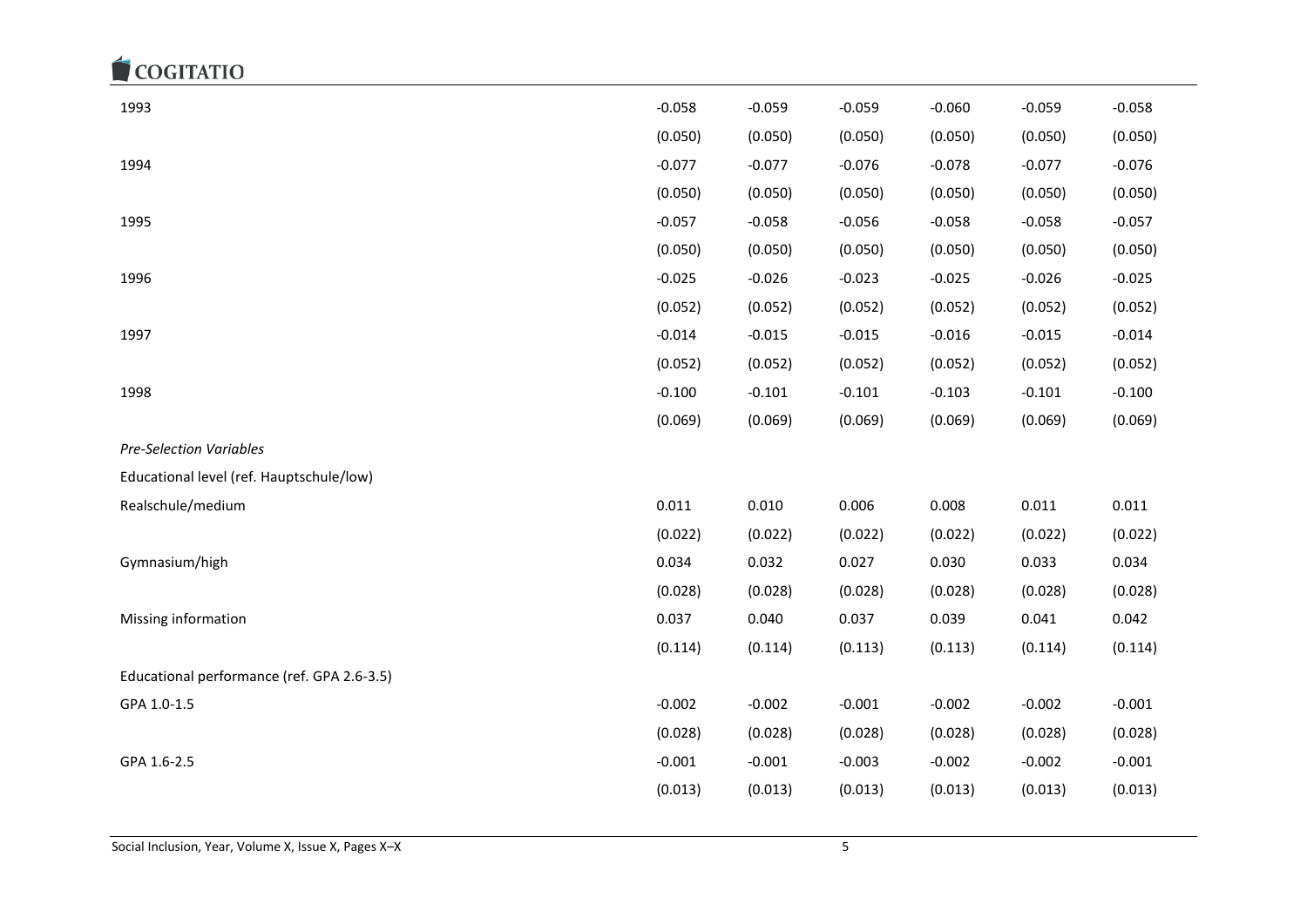| GPA 3.6-5.0                                 | 0.012                 | 0.011                 | 0.008                 | 0.010                 | 0.012                 | 0.011                 |
|---------------------------------------------|-----------------------|-----------------------|-----------------------|-----------------------|-----------------------|-----------------------|
|                                             | (0.041)               | (0.041)               | (0.041)               | (0.041)               | (0.041)               | (0.041)               |
| Missing information                         | 0.048                 | 0.042                 | 0.037                 | 0.039                 | 0.042                 | 0.043                 |
|                                             | (0.074)               | (0.074)               | (0.074)               | (0.074)               | (0.074)               | (0.074)               |
| Dummy for second VET                        | $-0.002$              | $-0.001$              | $-0.000$              | $-0.001$              | $-0.002$              | $-0.001$              |
|                                             | (0.018)               | (0.018)               | (0.018)               | (0.018)               | (0.018)               | (0.018)               |
| Dummy for missing information on second VET | 0.039                 | 0.036                 | 0.037                 | 0.036                 | 0.036                 | 0.036                 |
|                                             | (0.065)               | (0.065)               | (0.065)               | (0.065)               | (0.065)               | (0.065)               |
| Training firm size                          | 0.000                 | 0.000                 | 0.000                 | 0.000                 | 0.000                 | 0.000                 |
|                                             | (0.000)               | (0.000)               | (0.000)               | (0.000)               | (0.000)               | (0.000)               |
| Training firm wage level                    | 0.000                 | 0.000                 | 0.000                 | 0.000                 | 0.000                 | 0.000                 |
|                                             | (0.000)               | (0.000)               | (0.000)               | (0.000)               | (0.000)               | (0.000)               |
| Online interview (ref. paper and pencil)    | $-0.023$ <sup>*</sup> | $-0.022$ <sup>*</sup> | $-0.022$ <sup>*</sup> | $-0.022$ <sup>*</sup> | $-0.022$ <sup>*</sup> | $-0.023$ <sup>*</sup> |
|                                             | (0.012)               | (0.012)               | (0.012)               | (0.012)               | (0.012)               | (0.012)               |
| Constant                                    | $0.979***$            | $0.982***$            | $0.988***$            | $0.986***$            | $0.982***$            | $0.979***$            |
|                                             | (0.057)               | (0.057)               | (0.057)               | (0.057)               | (0.057)               | (0.057)               |
| N persons                                   | 1061                  | 1061                  | 1061                  | 1061                  | 1061                  | 1061                  |
| Adj.- $R^2$                                 | 0.003                 | 0.002                 | 0.005                 | 0.003                 | 0.002                 | 0.001                 |
| F value                                     | 1.123                 | 1.081                 | 1.243                 | 1.144                 | 1.083                 | 1.050                 |

12 *Note*: Results from linear probability models. Standard errors in parentheses; significance levels: \* p < 0.10, \*\* p < 0.05, and \*\*\* p < 0.01.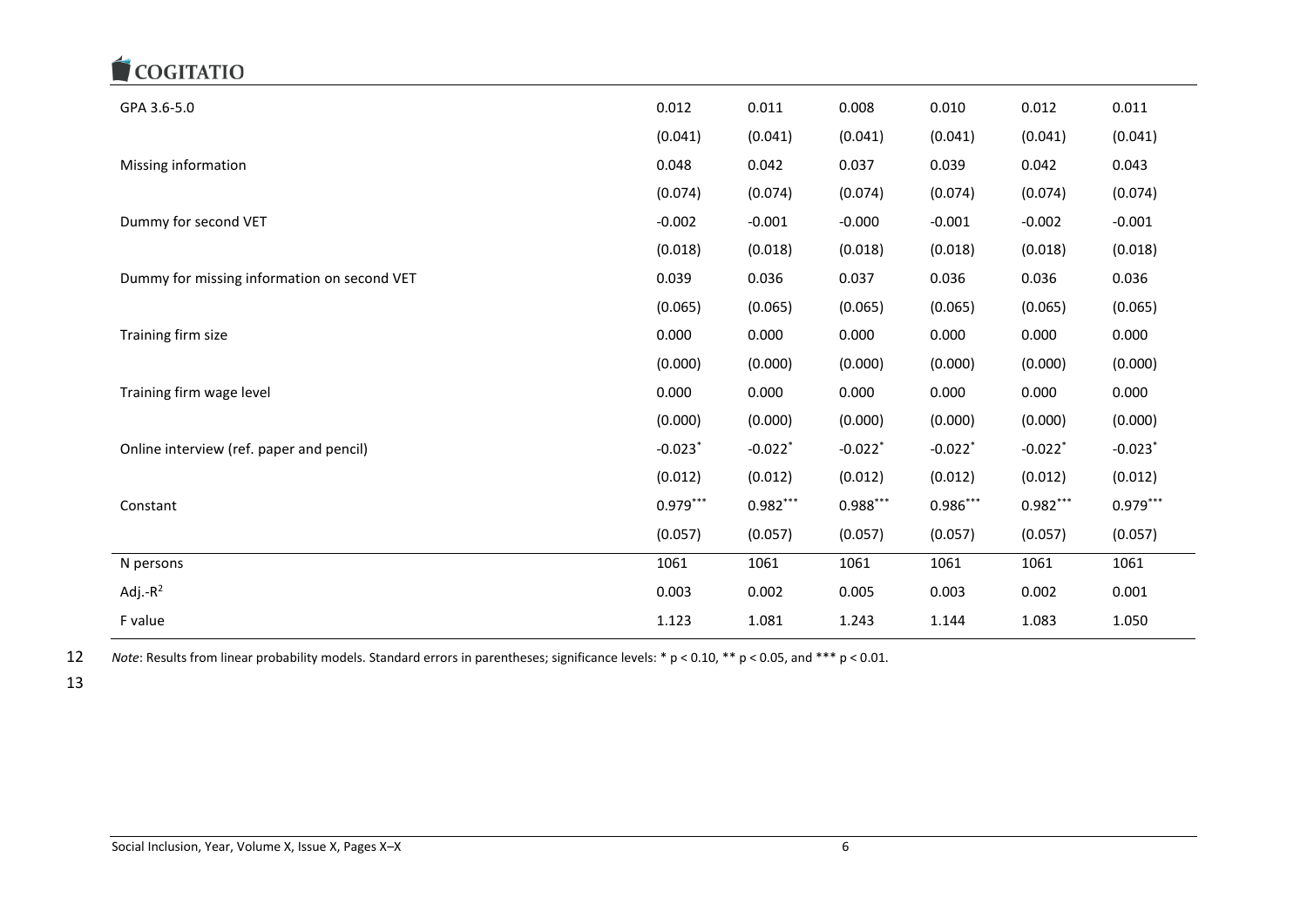

#### 14 **Table A3.** Finding a first job without employment interruption.

| <b>rable A3.</b> Finality a first job without employment interruption. | (1)         | (2)         | (3)         | (4)         | (5)         | (6)         | Full        |
|------------------------------------------------------------------------|-------------|-------------|-------------|-------------|-------------|-------------|-------------|
| Panel A                                                                |             |             |             |             |             |             |             |
| Anxiety and depression                                                 | $-0.049***$ |             |             |             |             |             |             |
|                                                                        | (0.013)     |             |             |             |             |             |             |
| Mental health                                                          |             | $0.057***$  |             |             |             |             |             |
|                                                                        |             | (0.012)     |             |             |             |             |             |
| Physical health                                                        |             |             | $0.047***$  |             |             |             |             |
|                                                                        |             |             | (0.012)     |             |             |             |             |
| Overall health                                                         |             |             |             | $0.063***$  |             |             | $0.058***$  |
|                                                                        |             |             |             | (0.012)     |             |             | (0.013)     |
| <b>Work Commitment Scale</b>                                           |             |             |             |             | 0.018       |             |             |
|                                                                        |             |             |             |             | (0.012)     |             |             |
| Coping ability                                                         |             |             |             |             |             | 0.023       | 0.007       |
|                                                                        |             |             |             |             |             | (0.013)     | (0.014)     |
| Cooperativeness                                                        |             |             |             |             |             | $0.022*$    | 0.017       |
|                                                                        |             |             |             |             |             | (0.013)     | (0.013)     |
| <b>Structural Variables</b>                                            |             |             |             |             |             |             |             |
| Dummy for male gender                                                  | $-0.036$    | $-0.028$    | $-0.016$    | $-0.027$    | $-0.008$    | $-0.007$    | $-0.020$    |
|                                                                        | (0.025)     | (0.025)     | (0.025)     | (0.025)     | (0.025)     | (0.026)     | (0.026)     |
| Dummy for migration background                                         | 0.029       | 0.025       | 0.037       | 0.034       | 0.026       | 0.025       | 0.033       |
|                                                                        | (0.084)     | (0.084)     | (0.084)     | (0.084)     | (0.085)     | (0.084)     | (0.084)     |
| Social origin (dummy for former welfare benefit receipt)               | $-0.196***$ | $-0.190***$ | $-0.194***$ | $-0.184***$ | $-0.208***$ | $-0.197***$ | $-0.181***$ |
|                                                                        | (0.041)     | (0.041)     | (0.041)     | (0.040)     | (0.041)     | (0.041)     | (0.041)     |
| Dummy for East Germany                                                 | $-0.095***$ | $-0.104***$ | $-0.104***$ | $-0.102***$ | $-0.103***$ | $-0.096***$ | $-0.097***$ |
|                                                                        |             |             |             |             |             |             |             |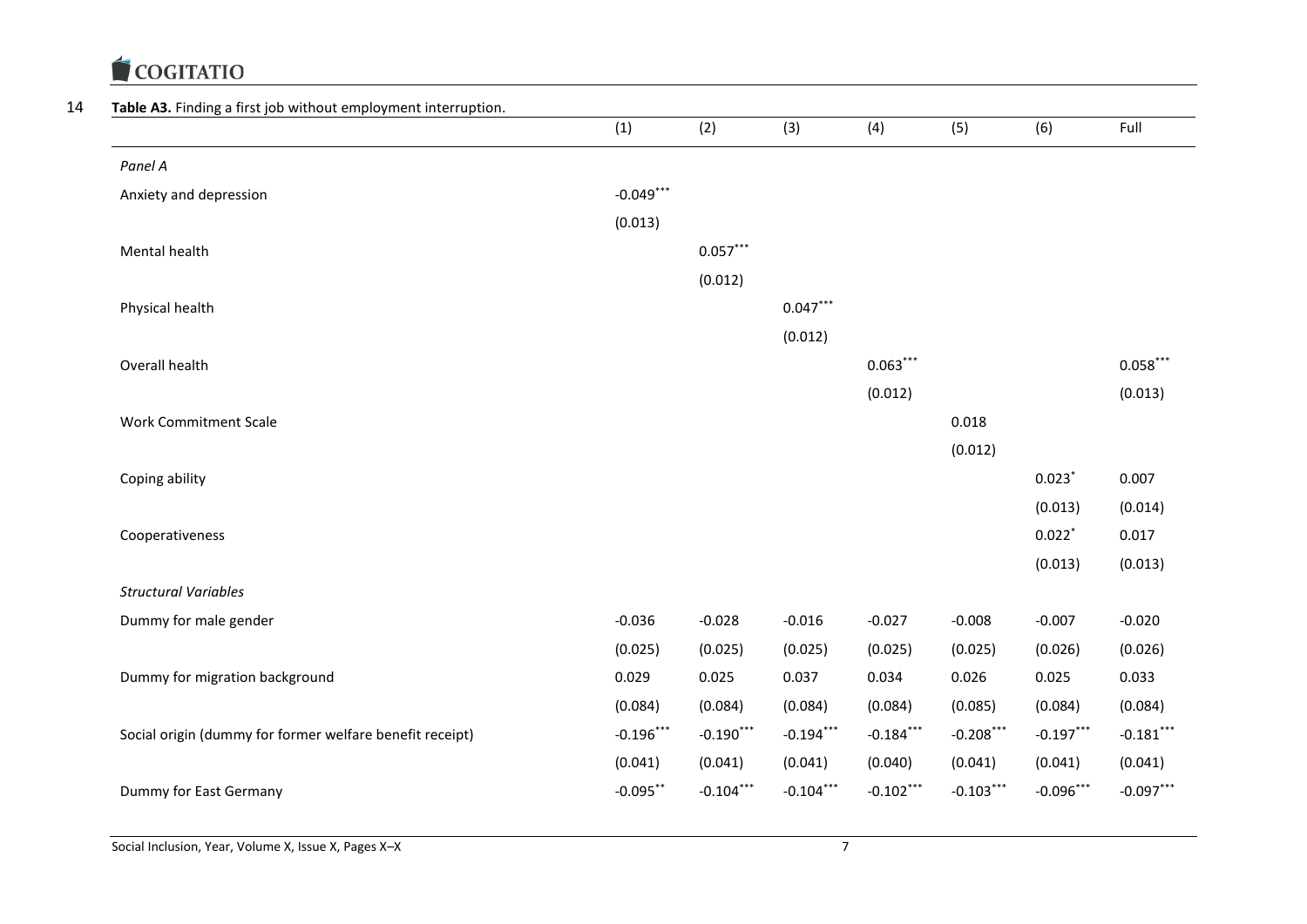|                                          | (0.037)     | (0.037)    | (0.037)    | (0.037)    | (0.037)    | (0.037)    | (0.037)    |
|------------------------------------------|-------------|------------|------------|------------|------------|------------|------------|
| Birth year (ref. 1991)                   |             |            |            |            |            |            |            |
| 1992                                     | $-0.118$    | $-0.140$   | $-0.142$   | $-0.144$   | $-0.137$   | $-0.142$   | $-0.149$   |
|                                          | (0.110)     | (0.110)    | (0.110)    | (0.110)    | (0.111)    | (0.111)    | (0.110)    |
| 1993                                     | $-0.066$    | $-0.085$   | $-0.070$   | $-0.083$   | $-0.069$   | $-0.072$   | $-0.086$   |
|                                          | (0.102)     | (0.102)    | (0.102)    | (0.102)    | (0.103)    | (0.103)    | (0.102)    |
| 1994                                     | $-0.110$    | $-0.125$   | $-0.106$   | $-0.119$   | $-0.115$   | $-0.121$   | $-0.124$   |
|                                          | (0.100)     | (0.100)    | (0.100)    | (0.100)    | (0.101)    | (0.101)    | (0.100)    |
| 1995                                     | $-0.102$    | $-0.115$   | $-0.099$   | $-0.109$   | $-0.108$   | $-0.110$   | $-0.112$   |
|                                          | (0.100)     | (0.100)    | (0.100)    | (0.099)    | (0.101)    | (0.100)    | (0.099)    |
| 1996                                     | $-0.041$    | $-0.054$   | $-0.031$   | $-0.043$   | $-0.046$   | $-0.045$   | $-0.045$   |
|                                          | (0.099)     | (0.099)    | (0.099)    | (0.098)    | (0.100)    | (0.099)    | (0.098)    |
| 1997                                     | $-0.065$    | $-0.079$   | $-0.060$   | $-0.072$   | $-0.065$   | $-0.068$   | $-0.074$   |
|                                          | (0.100)     | (0.099)    | (0.100)    | (0.099)    | (0.100)    | (0.100)    | (0.099)    |
| 1998                                     | $-0.181$    | $-0.199$   | $-0.168$   | $-0.186$   | $-0.181$   | $-0.174$   | $-0.182$   |
|                                          | (0.133)     | (0.133)    | (0.133)    | (0.133)    | (0.134)    | (0.134)    | (0.133)    |
| Online interview (ref. paper and pencil) | $-0.021$    | $-0.019$   | $-0.026$   | $-0.021$   | $-0.027$   | $-0.018$   | $-0.018$   |
|                                          | (0.024)     | (0.024)    | (0.024)    | (0.024)    | (0.025)    | (0.025)    | (0.024)    |
| Constant                                 | $0.937***$  | $0.948***$ | $0.927***$ | $0.941***$ | $0.934***$ | $0.929***$ | $0.938***$ |
|                                          | (0.098)     | (0.098)    | (0.098)    | (0.098)    | (0.099)    | (0.099)    | (0.098)    |
| Adj.- $R^2$                              | 0.042       | 0.048      | 0.042      | 0.052      | 0.030      | 0.035      | 0.053      |
| F value                                  | 4.593       | 5.088      | 4.563      | 5.513      | 3.523      | 3.786      | 4.950      |
| Panel B                                  |             |            |            |            |            |            |            |
| Anxiety and depression                   | $-0.047***$ |            |            |            |            |            |            |
|                                          | (0.013)     |            |            |            |            |            |            |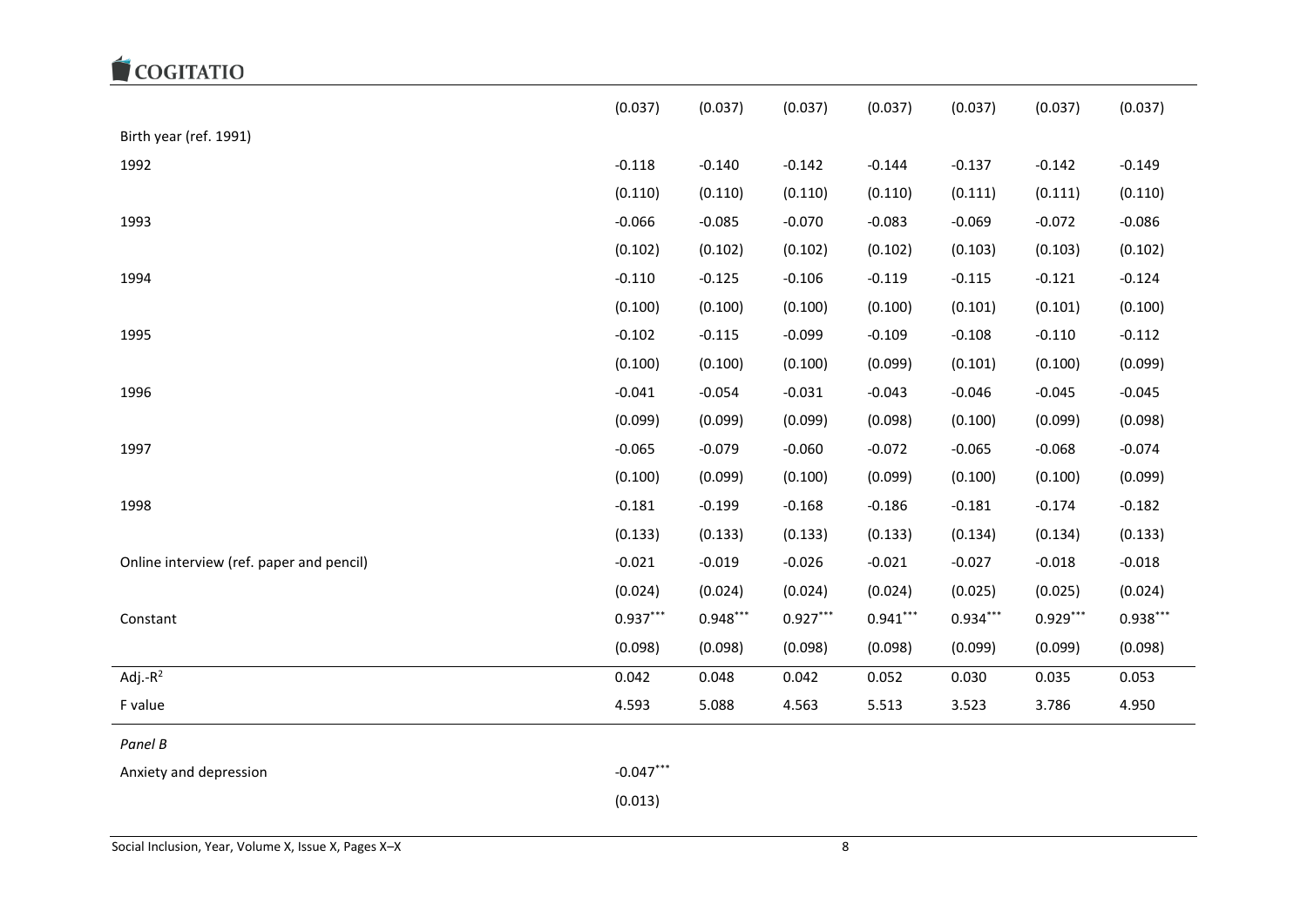| Mental health                                            |             | $0.055***$  |             |             |             |             |             |
|----------------------------------------------------------|-------------|-------------|-------------|-------------|-------------|-------------|-------------|
|                                                          |             | (0.012)     |             |             |             |             |             |
| Physical health                                          |             |             | $0.041***$  |             |             |             |             |
|                                                          |             |             | (0.012)     |             |             |             |             |
| Overall health                                           |             |             |             | $0.059***$  |             |             | $0.056***$  |
|                                                          |             |             |             | (0.012)     |             |             | (0.013)     |
| <b>Work Commitment Scale</b>                             |             |             |             |             | 0.015       |             |             |
|                                                          |             |             |             |             | (0.012)     |             |             |
| Coping ability                                           |             |             |             |             |             | 0.016       | 0.001       |
|                                                          |             |             |             |             |             | (0.013)     | (0.014)     |
| Cooperativeness                                          |             |             |             |             |             | 0.020       | 0.015       |
|                                                          |             |             |             |             |             | (0.013)     | (0.013)     |
| <b>Structural Variables</b>                              |             |             |             |             |             |             |             |
| Dummy for male gender                                    | $-0.045$    | $-0.039$    | $-0.025$    | $-0.037$    | $-0.019$    | $-0.017$    | $-0.030$    |
|                                                          | (0.026)     | (0.025)     | (0.025)     | (0.025)     | (0.025)     | (0.026)     | (0.026)     |
| Dummy for migration background                           | 0.036       | 0.032       | 0.040       | 0.038       | 0.034       | 0.031       | 0.037       |
|                                                          | (0.085)     | (0.085)     | (0.086)     | (0.085)     | (0.086)     | (0.086)     | (0.085)     |
| Social origin (dummy for former welfare benefit receipt) | $-0.159***$ | $-0.152***$ | $-0.161***$ | $-0.151***$ | $-0.169***$ | $-0.164***$ | $-0.150***$ |
|                                                          | (0.041)     | (0.041)     | (0.041)     | (0.041)     | (0.042)     | (0.042)     | (0.041)     |
| Dummy for East Germany                                   | $-0.089**$  | $-0.097***$ | $-0.097***$ | $-0.095***$ | $-0.098***$ | $-0.092**$  | $-0.092**$  |
|                                                          | (0.038)     | (0.037)     | (0.037)     | (0.037)     | (0.038)     | (0.038)     | (0.037)     |
| Birth year (ref. 1991)                                   |             |             |             |             |             |             |             |
| 1992                                                     | $-0.119$    | $-0.141$    | $-0.143$    | $-0.145$    | $-0.139$    | $-0.144$    | $-0.150$    |
|                                                          | (0.110)     | (0.110)     | (0.110)     | (0.109)     | (0.111)     | (0.111)     | (0.110)     |
| 1993                                                     | $-0.087$    | $-0.107$    | $-0.090$    | $-0.103$    | $-0.091$    | $-0.093$    | $-0.105$    |
|                                                          |             |             |             |             |             |             |             |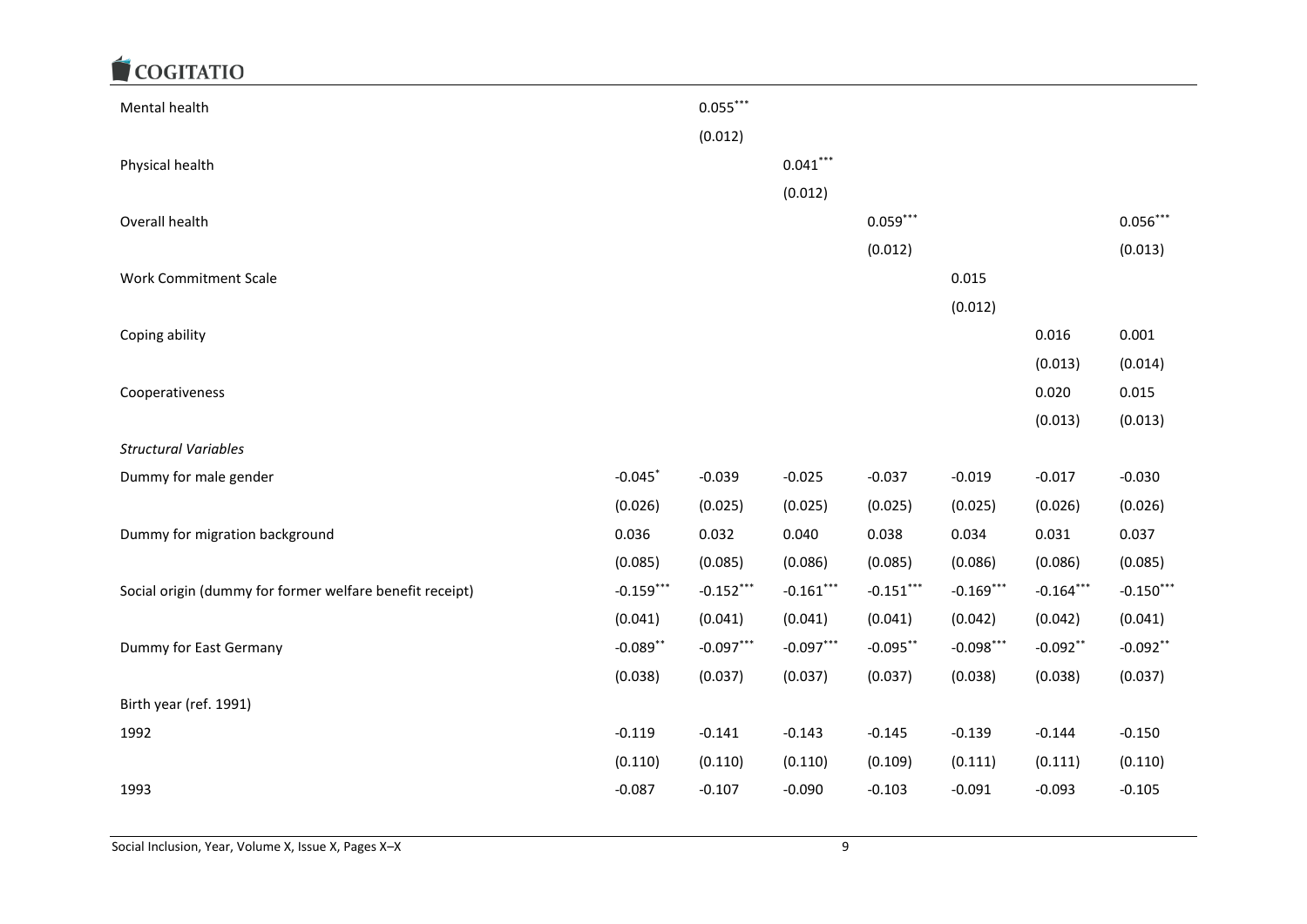#### COGITATIO (0.102) (0.102) (0.102) (0.102) (0.103) (0.102) (0.102) 1994 -0.130 -0.145 -0.127 -0.138 -0.136 -0.140 -0.142 (0.100) (0.100) (0.100) (0.100) (0.101) (0.101) (0.100) 1995 -0.112 -0.125 -0.109 -0.118 -0.118 -0.120 -0.121 (0.101) (0.100) (0.101) (0.100) (0.101) (0.101) (0.100) 1996 -0.036 -0.044 -0.024 -0.034 -0.037 -0.038 -0.036 (0.104) (0.104) (0.105) (0.104) (0.105) (0.105) (0.104) 1997 -0.054 -0.063 -0.048 -0.059 -0.051 -0.056 -0.061 (0.106) (0.106) (0.106) (0.105) (0.106) (0.106) (0.105) 1998 -0.140 -0.155 -0.135 -0.150 -0.133 -0.136 -0.148 (0.139) (0.139) (0.140) (0.139) (0.140) (0.140) (0.139) *Pre-Selection Variables* Educational level (ref. Hauptschule/low) Realschule/medium 0.032 0.025 0.017 0.015 0.038 0.027 0.014 (0.045) (0.045) (0.046) (0.045) (0.046) (0.046) (0.045) Gymnasium/high 0.047 0.046 0.036 0.035 0.057 0.044 0.033 (0.056) (0.056) (0.056) (0.056) (0.056) (0.056) (0.056) Missing information -0.125 -0.139 -0.127 -0.127 -0.126 -0.113 -0.125 -0.139 -0.139 (0.230) (0.229) (0.230) (0.229) (0.231) (0.231) (0.229) Educational performance (ref. GPA 2.6-3.5) GPA 1.0-1.5 0.034 0.027 0.032 0.029 0.028 0.025 0.029 (0.057) (0.057) (0.057) (0.057) (0.057) (0.057) (0.057) GPA 1.6-2.5 0.037 0.032 0.031 0.029 0.035 0.031 0.027 (0.026) (0.026) (0.026) (0.026) (0.027) (0.027) (0.026) GPA 3.6-5.0 -0.031 -0.031 -0.039 -0.040 -0.021 -0.024 -0.038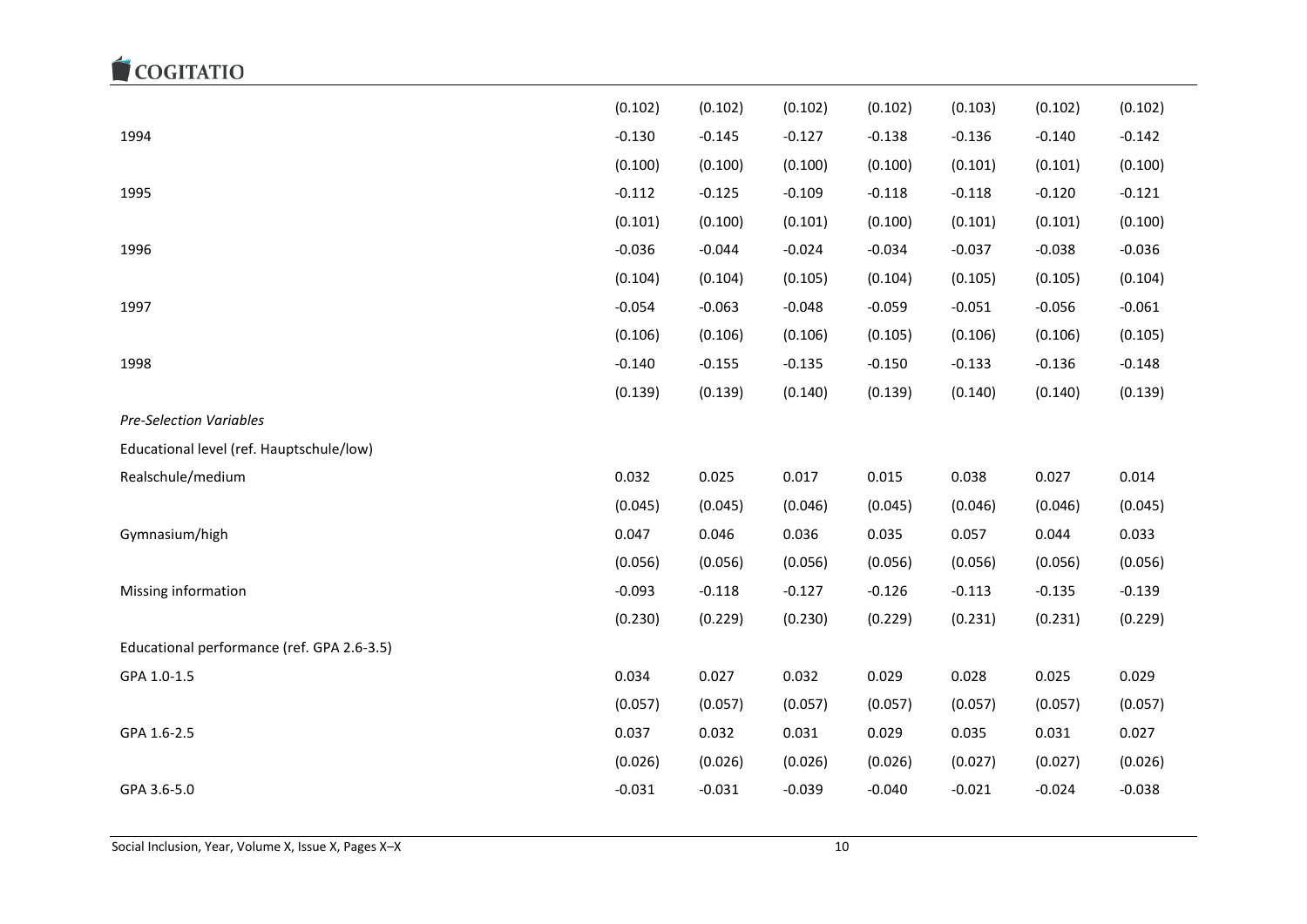

|                                             | (0.083)    | (0.083)    | (0.083)    | (0.083)    | (0.084)    | (0.084)    | (0.083)    |
|---------------------------------------------|------------|------------|------------|------------|------------|------------|------------|
| Missing information                         | 0.183      | 0.202      | 0.200      | 0.191      | 0.218      | 0.205      | 0.181      |
|                                             | (0.150)    | (0.149)    | (0.150)    | (0.149)    | (0.150)    | (0.151)    | (0.149)    |
| Dummy for second VET                        | 0.013      | 0.012      | 0.010      | 0.013      | 0.004      | 0.005      | 0.012      |
|                                             | (0.037)    | (0.037)    | (0.037)    | (0.037)    | (0.037)    | (0.037)    | (0.037)    |
| Dummy for missing information on second VET | 0.065      | 0.087      | 0.091      | 0.089      | 0.088      | 0.094      | 0.095      |
|                                             | (0.131)    | (0.131)    | (0.131)    | (0.131)    | (0.132)    | (0.132)    | (0.131)    |
| Training firm size                          | 0.000      | 0.000      | $-0.000$   | 0.000      | 0.000      | 0.000      | 0.000      |
|                                             | (0.000)    | (0.000)    | (0.000)    | (0.000)    | (0.000)    | (0.000)    | (0.000)    |
| Training firm wage level                    | $0.001***$ | $0.001***$ | $0.001***$ | $0.001***$ | $0.001***$ | $0.001***$ | $0.001***$ |
|                                             | (0.000)    | (0.000)    | (0.000)    | (0.000)    | (0.000)    | (0.000)    | (0.000)    |
| Online interview (ref. paper and pencil)    | $-0.027$   | $-0.025$   | $-0.031$   | $-0.027$   | $-0.032$   | $-0.025$   | $-0.024$   |
|                                             | (0.025)    | (0.024)    | (0.025)    | (0.024)    | (0.025)    | (0.025)    | (0.024)    |
| Constant                                    | $0.771***$ | $0.783***$ | $0.779***$ | $0.792***$ | $0.760***$ | $0.772***$ | $0.793***$ |
|                                             | (0.115)    | (0.114)    | (0.115)    | (0.114)    | (0.115)    | (0.115)    | (0.114)    |
| N persons                                   | 1061       | 1061       | 1061       | 1061       | 1061       | 1061       | 1061       |
| Adj.- $R^2$                                 | 0.053      | 0.059      | 0.050      | 0.061      | 0.041      | 0.044      | 0.060      |
| F value                                     | 3.452      | 3.749      | 3.326      | 3.863      | 2.902      | 2.963      | 3.621      |

15 *Note*: Results from linear probability models. Standard errors in parentheses; significance levels: \* p < 0.10, \*\* p < 0.05, and \*\*\* p < 0.01.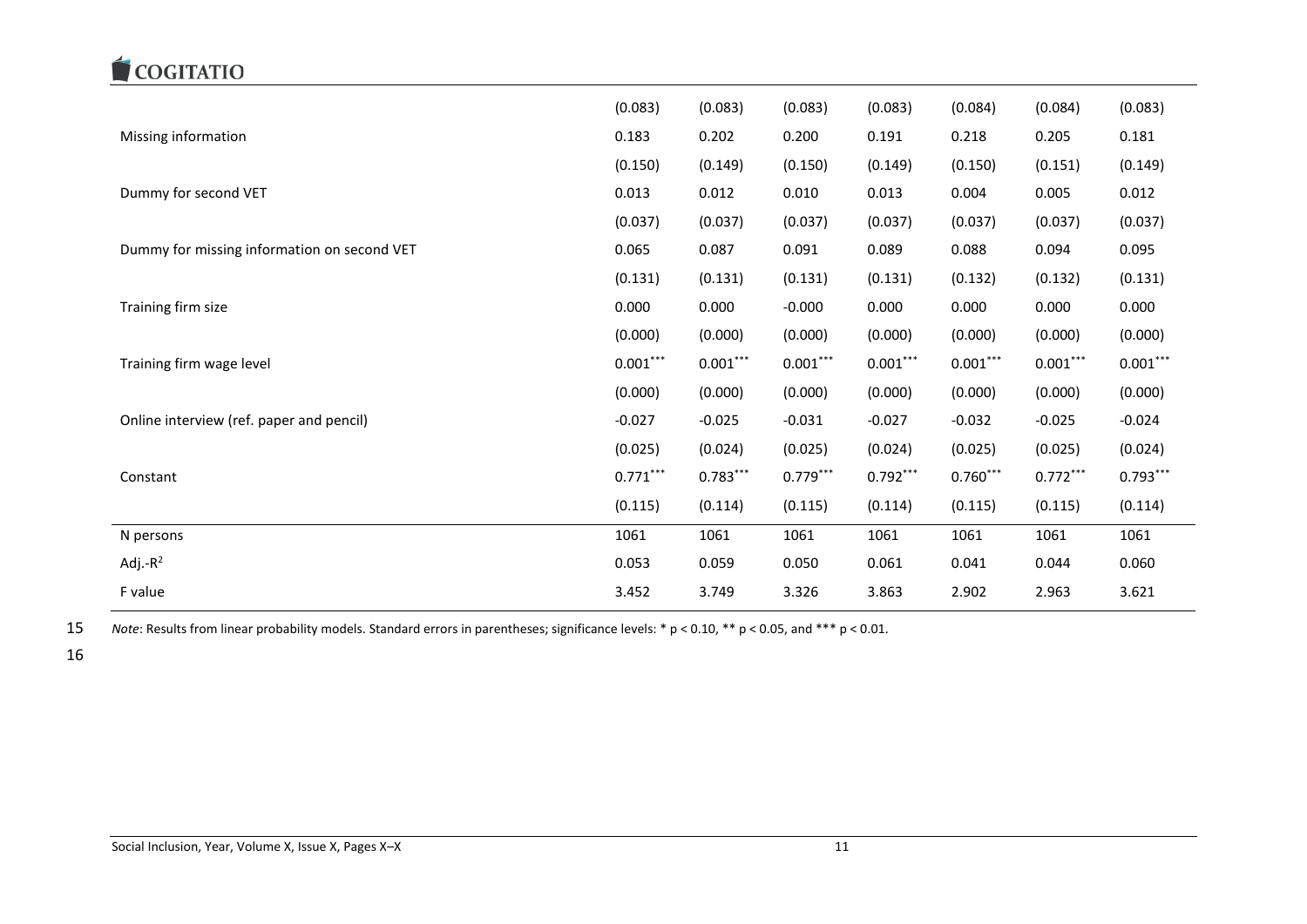#### 17 **Table A4.** Finding a decent first job.

| <b>Table A4.</b> Finding a decent first job.             | (1)         | (2)         | (3)         | (4)         | (5)         | (6)         | Full        |
|----------------------------------------------------------|-------------|-------------|-------------|-------------|-------------|-------------|-------------|
| Panel A                                                  |             |             |             |             |             |             |             |
| Anxiety and depression                                   | $-0.019$    |             |             |             |             |             |             |
|                                                          | (0.014)     |             |             |             |             |             |             |
| Mental health                                            |             | 0.011       |             |             |             |             |             |
|                                                          |             | (0.014)     |             |             |             |             |             |
| Physical health                                          |             |             | $0.034***$  |             |             |             |             |
|                                                          |             |             | (0.014)     |             |             |             |             |
| Overall health                                           |             |             |             | $0.025$ *   |             |             | 0.015       |
|                                                          |             |             |             | (0.014)     |             |             | (0.015)     |
| <b>Work Commitment Scale</b>                             |             |             |             |             | 0.021       |             |             |
|                                                          |             |             |             |             | (0.014)     |             |             |
| Coping ability                                           |             |             |             |             |             | $0.037***$  | $0.034***$  |
|                                                          |             |             |             |             |             | (0.015)     | (0.015)     |
| Cooperativeness                                          |             |             |             |             |             | 0.005       |             |
|                                                          |             |             |             |             |             | (0.015)     |             |
| <b>Structural Variables</b>                              |             |             |             |             |             |             |             |
| Dummy for male gender                                    | $-0.003$    | 0.004       | 0.004       | 0.000       | 0.010       | 0.000       | $-0.005$    |
|                                                          | (0.029)     | (0.028)     | (0.028)     | (0.028)     | (0.028)     | (0.029)     | (0.028)     |
| Dummy for migration background                           | $-0.134$    | $-0.136$    | $-0.126$    | $-0.132$    | $-0.134$    | $-0.132$    | $-0.130$    |
|                                                          | (0.096)     | (0.096)     | (0.095)     | (0.096)     | (0.096)     | (0.095)     | (0.095)     |
| Social origin (dummy for former welfare benefit receipt) | $-0.149***$ | $-0.150***$ | $-0.143***$ | $-0.144***$ | $-0.154***$ | $-0.141***$ | $-0.137***$ |
|                                                          | (0.046)     | (0.046)     | (0.046)     | (0.046)     | (0.046)     | (0.046)     | (0.046)     |
| Dummy for East Germany                                   | $-0.156***$ | $-0.160***$ | $-0.159***$ | $-0.159***$ | $-0.157***$ | $-0.151***$ | $-0.152***$ |
|                                                          |             |             |             |             |             |             |             |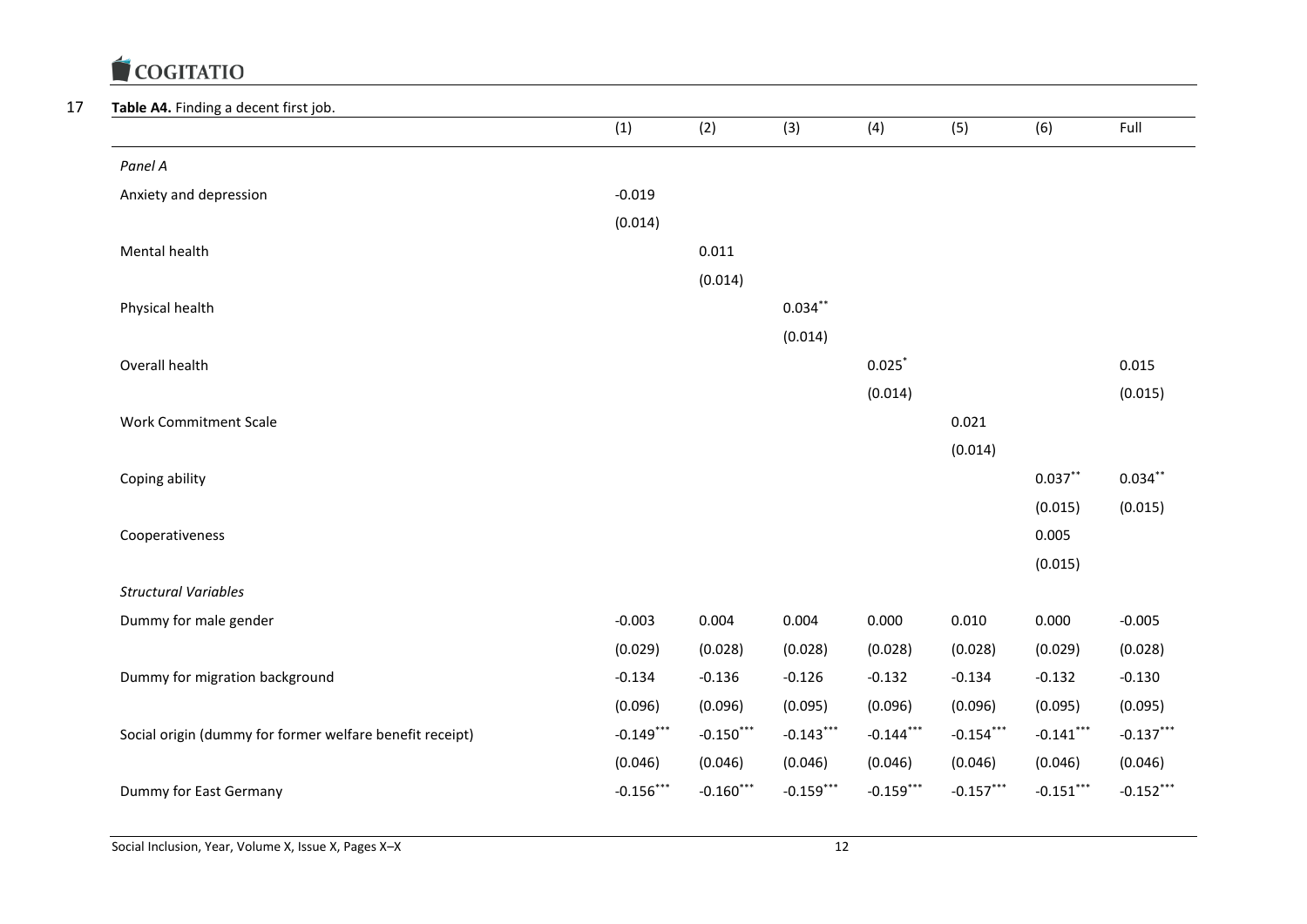|                                          | (0.042)    | (0.042)    | (0.042)    | (0.042)    | (0.042)    | (0.042)    | (0.042)    |
|------------------------------------------|------------|------------|------------|------------|------------|------------|------------|
| Birth year (ref. 1991)                   |            |            |            |            |            |            |            |
| 1992                                     | 0.062      | 0.055      | 0.050      | 0.052      | 0.053      | 0.056      | 0.055      |
|                                          | (0.125)    | (0.125)    | (0.125)    | (0.125)    | (0.125)    | (0.125)    | (0.125)    |
| 1993                                     | 0.115      | 0.112      | 0.112      | 0.108      | 0.112      | 0.112      | 0.109      |
|                                          | (0.116)    | (0.116)    | (0.116)    | (0.116)    | (0.116)    | (0.116)    | (0.116)    |
| 1994                                     | 0.092      | 0.089      | 0.095      | 0.089      | 0.086      | 0.084      | 0.085      |
|                                          | (0.114)    | (0.114)    | (0.114)    | (0.114)    | (0.114)    | (0.114)    | (0.114)    |
| 1995                                     | 0.100      | 0.097      | 0.103      | 0.097      | 0.094      | 0.097      | 0.097      |
|                                          | (0.114)    | (0.114)    | (0.113)    | (0.113)    | (0.114)    | (0.113)    | (0.113)    |
| 1996                                     | 0.047      | 0.045      | 0.055      | 0.047      | 0.043      | 0.047      | 0.048      |
|                                          | (0.112)    | (0.112)    | (0.112)    | (0.112)    | (0.112)    | (0.112)    | (0.112)    |
| 1997                                     | 0.049      | 0.046      | 0.052      | 0.046      | 0.048      | 0.047      | 0.046      |
|                                          | (0.113)    | (0.113)    | (0.113)    | (0.113)    | (0.113)    | (0.113)    | (0.113)    |
| 1998                                     | $-0.122$   | $-0.126$   | $-0.113$   | $-0.124$   | $-0.122$   | $-0.115$   | $-0.117$   |
|                                          | (0.152)    | (0.152)    | (0.151)    | (0.151)    | (0.152)    | (0.151)    | (0.151)    |
| Online interview (ref. paper and pencil) | 0.007      | 0.006      | 0.005      | 0.007      | 0.002      | 0.011      | 0.011      |
|                                          | (0.028)    | (0.028)    | (0.028)    | (0.028)    | (0.028)    | (0.028)    | (0.028)    |
| Constant                                 | $0.683***$ | $0.683***$ | $0.677***$ | $0.684***$ | $0.683***$ | $0.680***$ | $0.683***$ |
|                                          | (0.112)    | (0.112)    | (0.111)    | (0.112)    | (0.112)    | (0.111)    | (0.111)    |
| Adj.- $R^2$                              | 0.024      | 0.023      | 0.028      | 0.026      | 0.025      | 0.029      | 0.030      |
| F value                                  | 3.022      | 2.931      | 3.374      | 3.152      | 3.071      | 3.259      | 3.327      |
| Panel B                                  |            |            |            |            |            |            |            |
| Anxiety and depression                   | $-0.013$   |            |            |            |            |            |            |
|                                          | (0.014)    |            |            |            |            |            |            |
|                                          |            |            |            |            |            |            |            |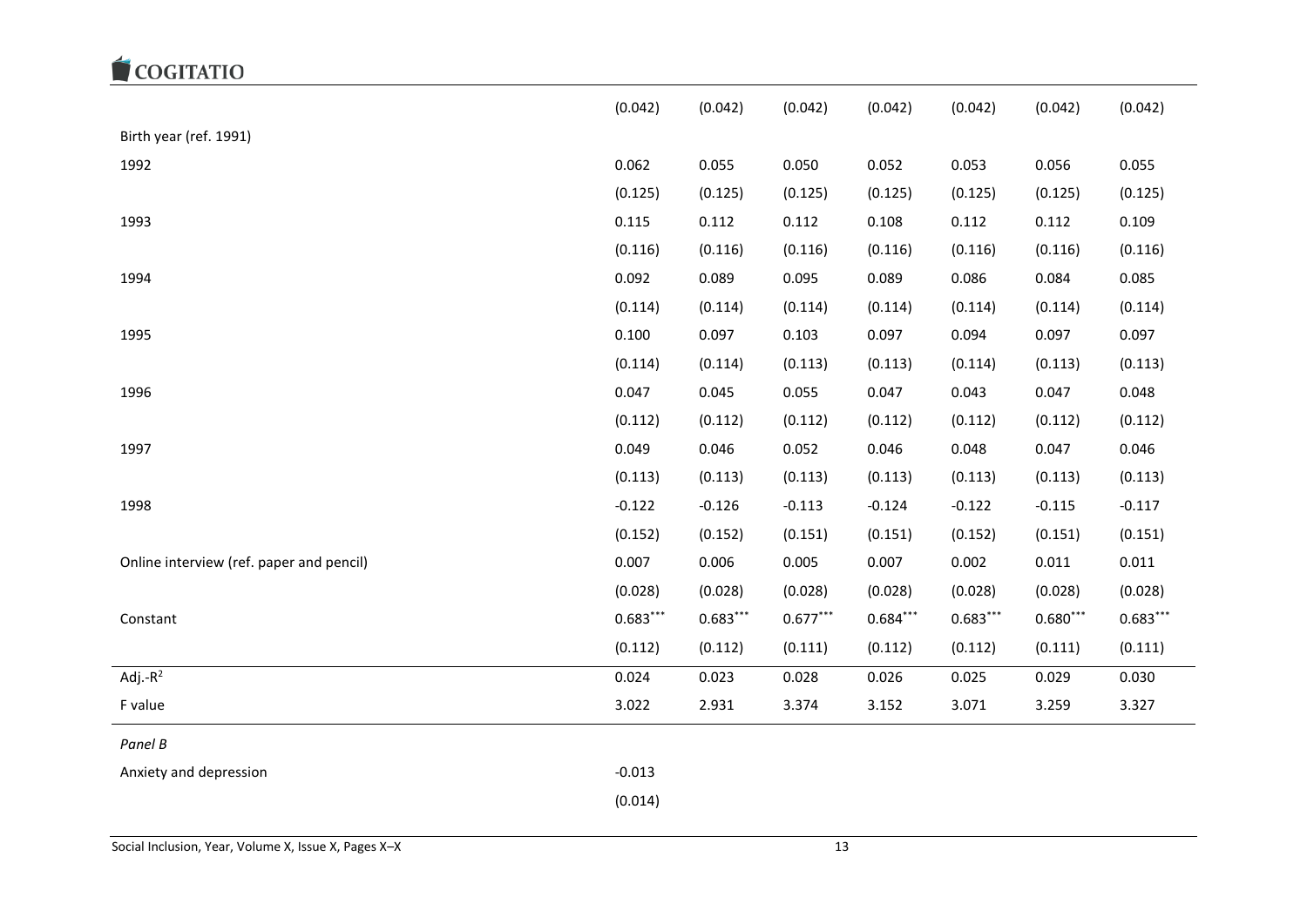| Mental health                                            |             | 0.006       |             |             |             |             |             |
|----------------------------------------------------------|-------------|-------------|-------------|-------------|-------------|-------------|-------------|
|                                                          |             | (0.014)     |             |             |             |             |             |
| Physical health                                          |             |             | 0.020       |             |             |             |             |
|                                                          |             |             | (0.014)     |             |             |             |             |
| Overall health                                           |             |             |             | 0.015       |             |             | 0.009       |
|                                                          |             |             |             | (0.014)     |             |             | (0.014)     |
| <b>Work Commitment Scale</b>                             |             |             |             |             | 0.018       |             |             |
|                                                          |             |             |             |             | (0.014)     |             |             |
| Coping ability                                           |             |             |             |             |             | 0.022       | 0.020       |
|                                                          |             |             |             |             |             | (0.015)     | (0.015)     |
| Cooperativeness                                          |             |             |             |             |             | 0.002       |             |
|                                                          |             |             |             |             |             | (0.015)     |             |
| <b>Structural Variables</b>                              |             |             |             |             |             |             |             |
| Dummy for male gender                                    | $-0.010$    | $-0.006$    | $-0.006$    | $-0.008$    | $-0.001$    | $-0.008$    | $-0.011$    |
|                                                          | (0.029)     | (0.029)     | (0.028)     | (0.028)     | (0.028)     | (0.029)     | (0.029)     |
| Dummy for migration background                           | $-0.072$    | $-0.072$    | $-0.069$    | $-0.071$    | $-0.071$    | $-0.073$    | $-0.072$    |
|                                                          | (0.096)     | (0.096)     | (0.096)     | (0.096)     | (0.096)     | (0.096)     | (0.095)     |
| Social origin (dummy for former welfare benefit receipt) | $-0.078$ *  | $-0.079$ *  | $-0.077$ *  | $-0.076$    | $-0.082$ *  | $-0.076$    | $-0.074$    |
|                                                          | (0.046)     | (0.046)     | (0.046)     | (0.046)     | (0.046)     | (0.046)     | (0.046)     |
| Dummy for East Germany                                   | $-0.162***$ | $-0.165***$ | $-0.163***$ | $-0.164***$ | $-0.162***$ | $-0.159***$ | $-0.159***$ |
|                                                          | (0.042)     | (0.042)     | (0.042)     | (0.042)     | (0.042)     | (0.042)     | (0.042)     |
| Birth year (ref. 1991)                                   |             |             |             |             |             |             |             |
| 1992                                                     | 0.060       | 0.055       | 0.052       | 0.053       | 0.052       | 0.055       | 0.054       |
|                                                          | (0.123)     | (0.123)     | (0.123)     | (0.123)     | (0.123)     | (0.123)     | (0.123)     |
| 1993                                                     | 0.084       | 0.081       | 0.082       | 0.080       | 0.080       | 0.082       | 0.081       |
|                                                          |             |             |             |             |             |             |             |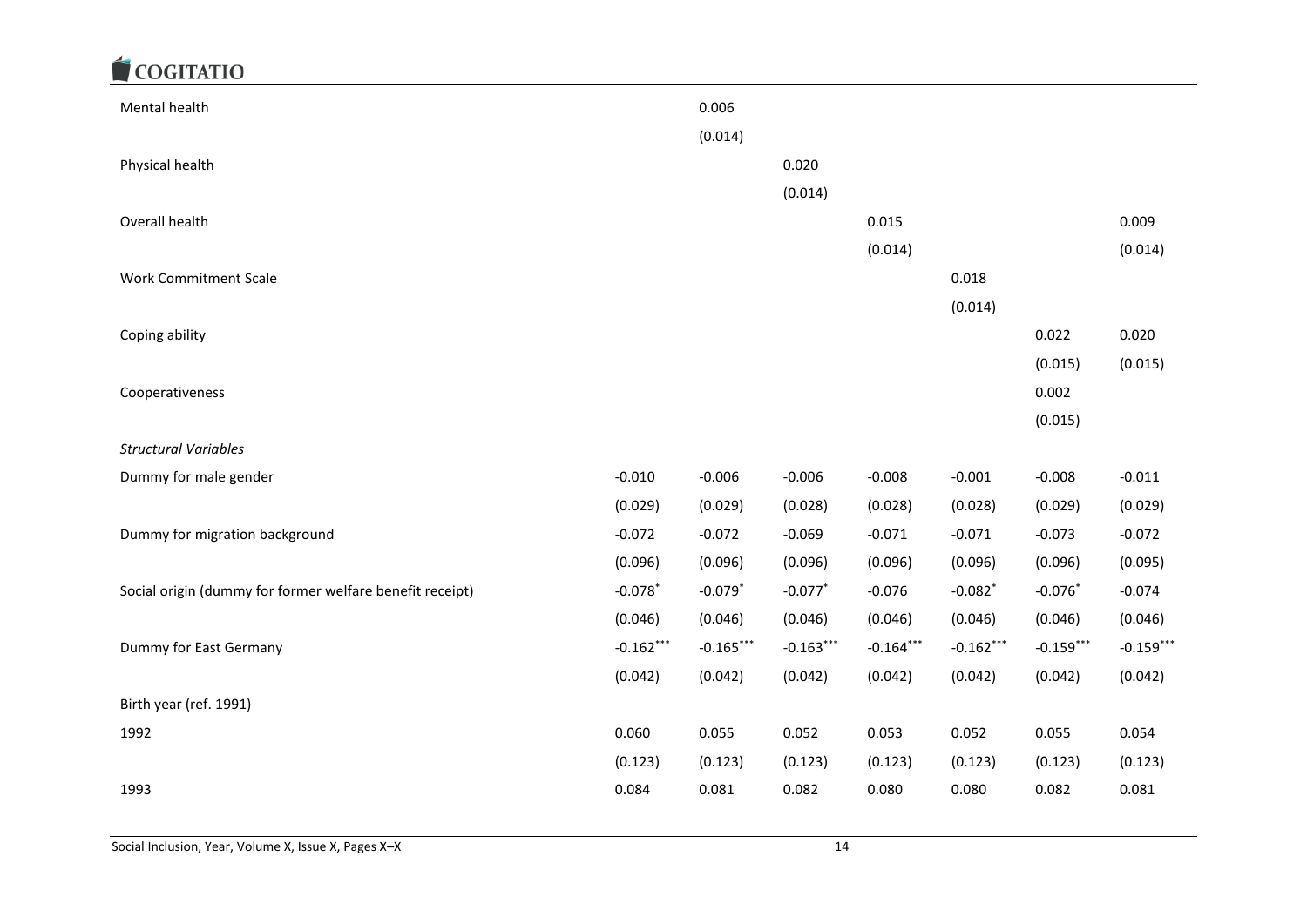|                                            | (0.114)    | (0.114)    | (0.114)    | (0.114)    | (0.114)    | (0.114)    | (0.114)    |
|--------------------------------------------|------------|------------|------------|------------|------------|------------|------------|
| 1994                                       | 0.068      | 0.066      | 0.070      | 0.066      | 0.063      | 0.064      | 0.064      |
|                                            | (0.112)    | (0.112)    | (0.112)    | (0.112)    | (0.112)    | (0.112)    | (0.112)    |
| 1995                                       | 0.119      | 0.117      | 0.120      | 0.117      | 0.113      | 0.115      | 0.115      |
|                                            | (0.113)    | (0.113)    | (0.113)    | (0.113)    | (0.113)    | (0.113)    | (0.113)    |
| 1996                                       | 0.132      | 0.132      | 0.137      | 0.133      | 0.127      | 0.129      | 0.129      |
|                                            | (0.117)    | (0.117)    | (0.117)    | (0.117)    | (0.117)    | (0.117)    | (0.117)    |
| 1997                                       | 0.156      | 0.156      | 0.158      | 0.155      | 0.155      | 0.152      | 0.151      |
|                                            | (0.118)    | (0.118)    | (0.118)    | (0.118)    | (0.118)    | (0.118)    | (0.118)    |
| 1998                                       | 0.072      | 0.071      | 0.073      | 0.070      | 0.074      | 0.070      | 0.068      |
|                                            | (0.156)    | (0.156)    | (0.156)    | (0.156)    | (0.156)    | (0.156)    | (0.156)    |
| <b>Pre-Selection Variables</b>             |            |            |            |            |            |            |            |
| Educational level (ref. Hauptschule/low)   |            |            |            |            |            |            |            |
| Realschule/medium                          | $0.147***$ | $0.146***$ | $0.139***$ | $0.143***$ | $0.153***$ | $0.142***$ | $0.140***$ |
|                                            | (0.051)    | (0.051)    | (0.051)    | (0.051)    | (0.051)    | (0.051)    | (0.051)    |
| Gymnasium/high                             | $0.251***$ | $0.252***$ | $0.244***$ | $0.248***$ | $0.255***$ | $0.243***$ | $0.241***$ |
|                                            | (0.063)    | (0.063)    | (0.063)    | (0.063)    | (0.062)    | (0.063)    | (0.063)    |
| Missing information                        | 0.132      | 0.126      | 0.121      | 0.124      | 0.129      | 0.122      | 0.123      |
|                                            | (0.257)    | (0.257)    | (0.257)    | (0.257)    | (0.257)    | (0.257)    | (0.257)    |
| Educational performance (ref. GPA 2.6-3.5) |            |            |            |            |            |            |            |
| GPA 1.0-1.5                                | 0.026      | 0.025      | 0.026      | 0.025      | 0.023      | 0.019      | 0.019      |
|                                            | (0.064)    | (0.064)    | (0.064)    | (0.064)    | (0.064)    | (0.064)    | (0.064)    |
| GPA 1.6-2.5                                | $0.049*$   | 0.048      | 0.046      | 0.047      | 0.046      | 0.045      | 0.044      |
|                                            | (0.029)    | (0.029)    | (0.029)    | (0.029)    | (0.029)    | (0.030)    | (0.030)    |
| GPA 3.6-5.0                                | 0.058      | 0.058      | 0.053      | 0.056      | 0.065      | 0.060      | 0.058      |
|                                            |            |            |            |            |            |            |            |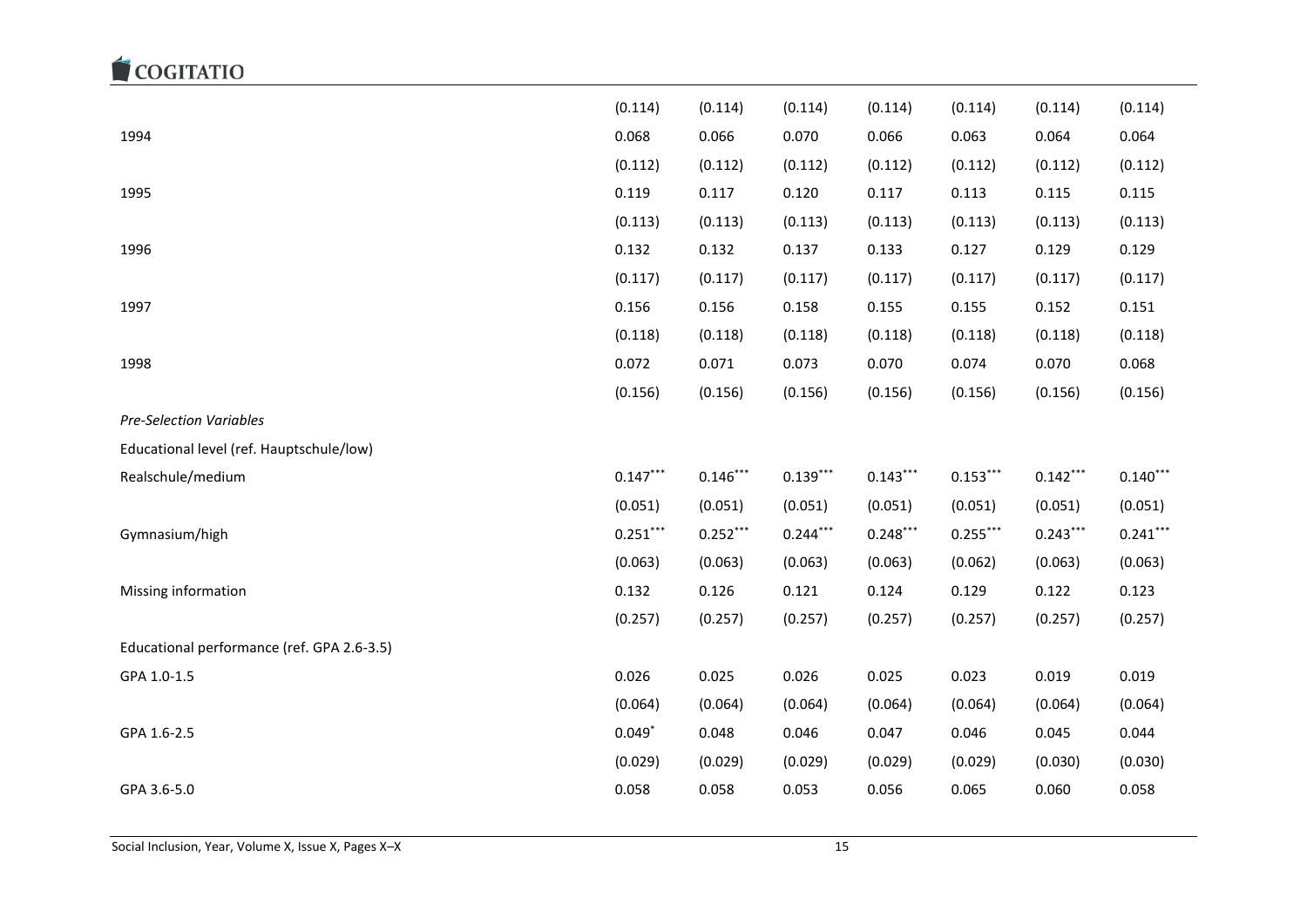

|                                             | (0.093)    | (0.093)    | (0.093)    | (0.093)                 | (0.093)    | (0.093)    | (0.093)    |
|---------------------------------------------|------------|------------|------------|-------------------------|------------|------------|------------|
| Missing information                         | 0.220      | 0.228      | 0.220      | 0.223                   | 0.227      | 0.228      | 0.226      |
|                                             | (0.168)    | (0.167)    | (0.167)    | (0.167)                 | (0.167)    | (0.168)    | (0.167)    |
| Dummy for second VET                        | $-0.002$   | $-0.003$   | $-0.002$   | $-0.002$                | $-0.007$   | $-0.006$   | $-0.005$   |
|                                             | (0.041)    | (0.041)    | (0.041)    | (0.041)                 | (0.041)    | (0.041)    | (0.041)    |
| Dummy for missing information on second VET | 0.178      | 0.184      | 0.186      | 0.185                   | 0.184      | 0.183      | 0.182      |
|                                             | (0.147)    | (0.147)    | (0.147)    | (0.147)                 | (0.147)    | (0.147)    | (0.147)    |
| Training firm size                          | $-0.000$   | $-0.000$   | $-0.000$   | $-0.000$                | $-0.000$   | $-0.000$   | $-0.000$   |
|                                             | (0.000)    | (0.000)    | (0.000)    | (0.000)                 | (0.000)    | (0.000)    | (0.000)    |
| Training firm wage level                    | $0.001***$ | $0.001***$ | $0.001***$ | $0.001\overset{***}{ }$ | $0.001***$ | $0.001***$ | $0.001***$ |
|                                             | (0.000)    | (0.000)    | (0.000)    | (0.000)                 | (0.000)    | (0.000)    | (0.000)    |
| Online interview (ref. paper and pencil)    | $-0.002$   | $-0.002$   | $-0.003$   | $-0.002$                | $-0.005$   | 0.001      | 0.001      |
|                                             | (0.027)    | (0.027)    | (0.027)    | (0.027)                 | (0.027)    | (0.028)    | (0.027)    |
| Constant                                    | $0.265***$ | $0.265***$ | $0.272***$ | $0.270***$              | $0.266***$ | $0.279***$ | $0.282***$ |
|                                             | (0.128)    | (0.128)    | (0.128)    | (0.128)                 | (0.128)    | (0.128)    | (0.129)    |
| N persons                                   | 1061       | 1061       | 1061       | 1061                    | 1061       | 1061       | 1061       |
| Adj.- $R^2$                                 |            | 0.064      | 0.066      | 0.065                   | 0.065      | 0.065      | 0.066      |
|                                             | 0.064      |            |            |                         |            |            |            |

18 *Note*: Results from linear probability models. Standard errors in parentheses; significance levels: \* p < 0.10, \*\* p < 0.05, and \*\*\* p < 0.01.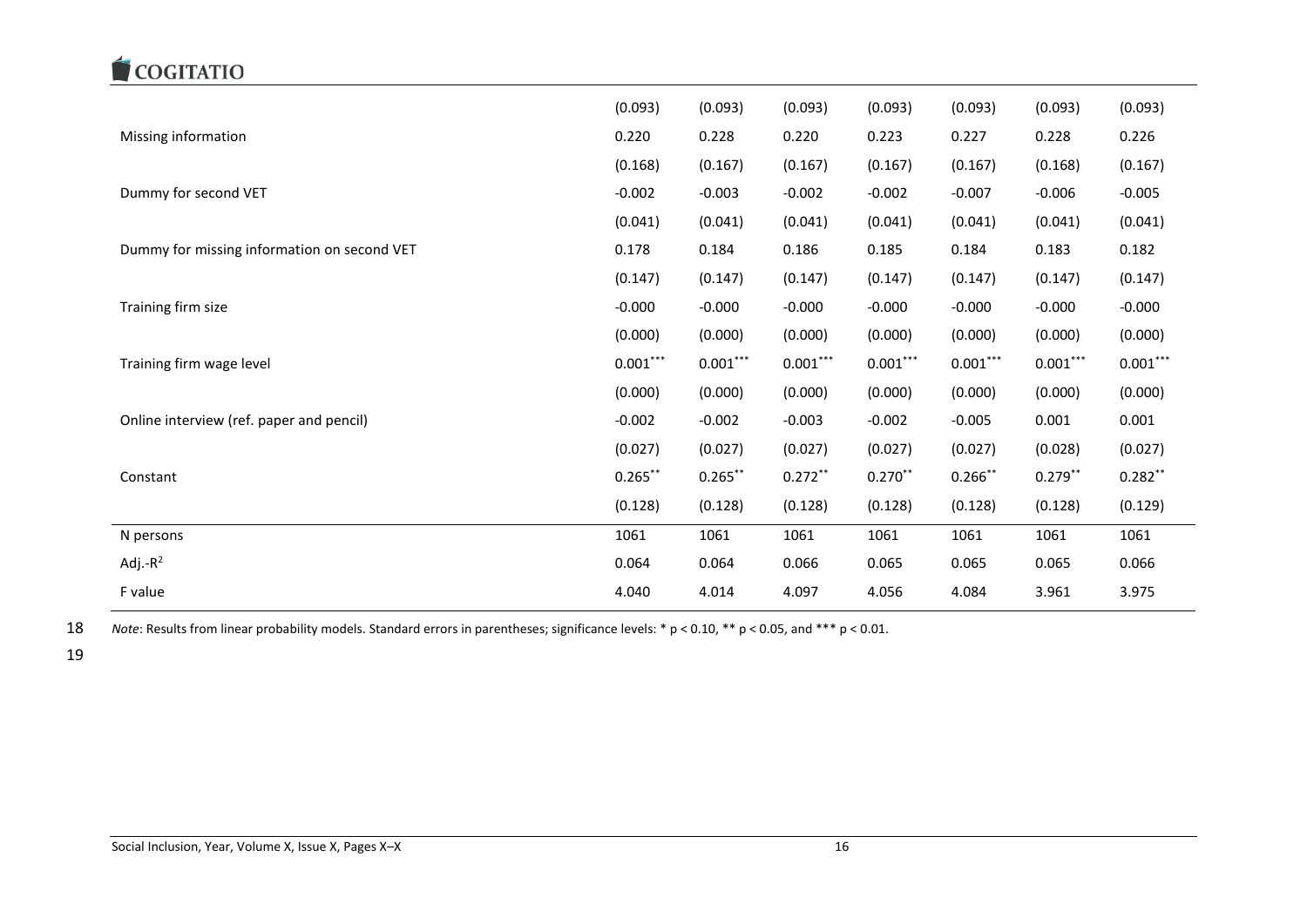

#### 20 **Results from Logistic Regressions**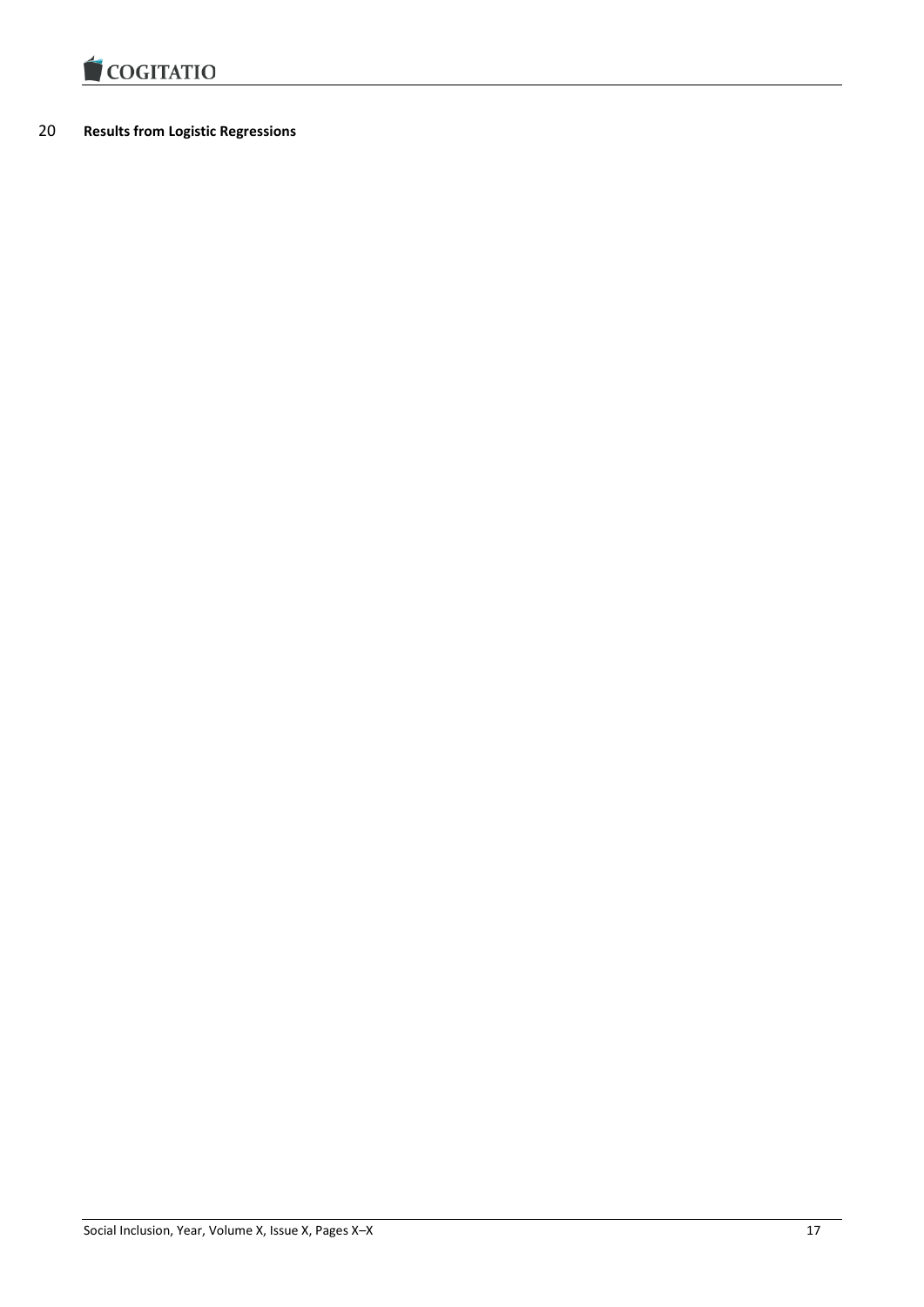|                              | (1)     | (2)     | (3)        | (4)     | (5)     | (6)      |
|------------------------------|---------|---------|------------|---------|---------|----------|
| Panel A                      |         |         |            |         |         |          |
| Anxiety and depression       | 0.006   |         |            |         |         |          |
|                              | (0.007) |         |            |         |         |          |
| Mental health                |         | 0.002   |            |         |         |          |
|                              |         | (0.006) |            |         |         |          |
| Physical health              |         |         | $0.014***$ |         |         |          |
|                              |         |         | (0.006)    |         |         |          |
| Overall health               |         |         |            | 0.009   |         |          |
|                              |         |         |            | (0.006) |         |          |
|                              |         |         |            |         |         |          |
| <b>Work Commitment Scale</b> |         |         |            |         | 0.003   |          |
|                              |         |         |            |         | (0.006) |          |
| Coping ability               |         |         |            |         |         | $-0.002$ |
|                              |         |         |            |         |         | (0.007)  |
| Cooperativeness              |         |         |            |         |         | $-0.000$ |
|                              |         |         |            |         |         | (0.007)  |
| Chi <sup>2</sup>             | 17.525  | 16.927  | 22.326     | 19.030  | 16.994  | 16.873   |
| Pseudo-R <sup>2</sup>        | 0.051   | 0.049   | 0.065      | 0.055   | 0.049   | 0.049    |
| Panel B                      |         |         |            |         |         |          |
| Anxiety and depression       | 0.006   |         |            |         |         |          |
|                              | (0.007) |         |            |         |         |          |
| Mental health                |         | 0.002   |            |         |         |          |
|                              |         | (0.006) |            |         |         |          |
| Physical health              |         |         | $0.012***$ |         |         |          |
|                              |         |         | (0.006)    |         |         |          |
| Overall health               |         |         |            | 0.007   |         |          |
|                              |         |         |            | (0.006) |         |          |
| <b>Work Commitment Scale</b> |         |         |            |         | 0.002   |          |
|                              |         |         |            |         | (0.006) |          |
| Coping ability               |         |         |            |         |         | $-0.004$ |
|                              |         |         |            |         |         | (0.007)  |
| Cooperativeness              |         |         |            |         |         | $-0.001$ |
|                              |         |         |            |         |         | (0.007)  |
| N persons                    | 1,025   | 1,025   | 1,025      | 1,025   | 1,025   | 1,025    |
| Chi <sup>2</sup>             | 25.273  | 24.437  | 28.456     | 25.924  | 24.533  | 24.764   |
|                              |         |         |            |         |         |          |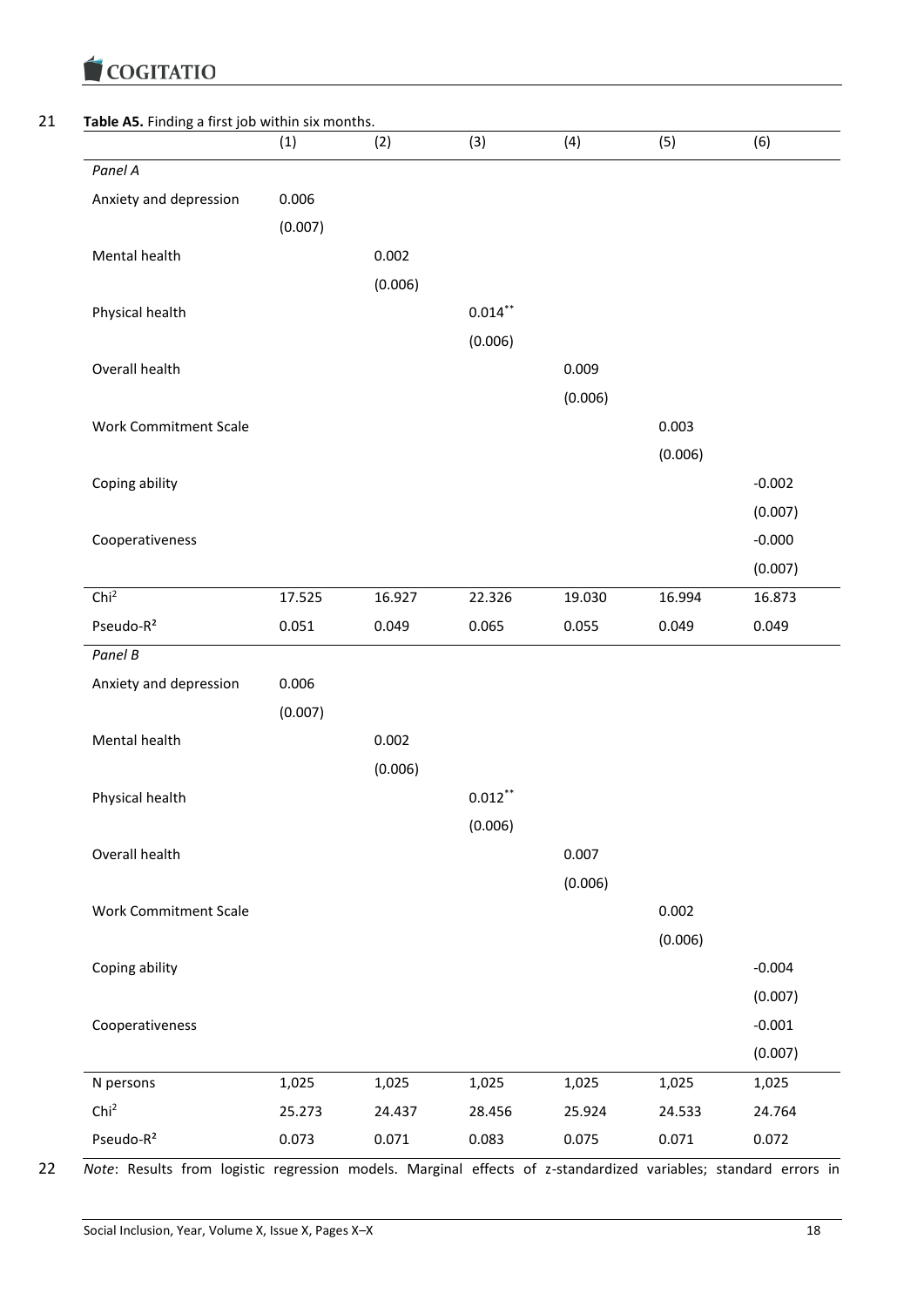

- parentheses; constant not shown; significance levels: \* p < 0.10, \*\* p < 0.05, and \*\*\* p < 0.01. The results from sequential
- logistic regression do not substantially differ and are available upon request.

*Panel A controls*: sociodemographics (social origin, birth year, gender, migration background, and East Germany dummy)

26 and method effects. *Panel B controls*: educational level, educational performance, second VET, learning environment<br>27 (training firm size and mean wage level training firm), sociodemographics (social origin, birth yea

27 (training firm size and mean wage level training firm), sociodemographics (social origin, birth year, gender, migration<br>28 background, and East Germany dummy), and method effects. Data: the Jugalo Study background, and East Germany dummy), and method effects. *Data*: the Jugalo Study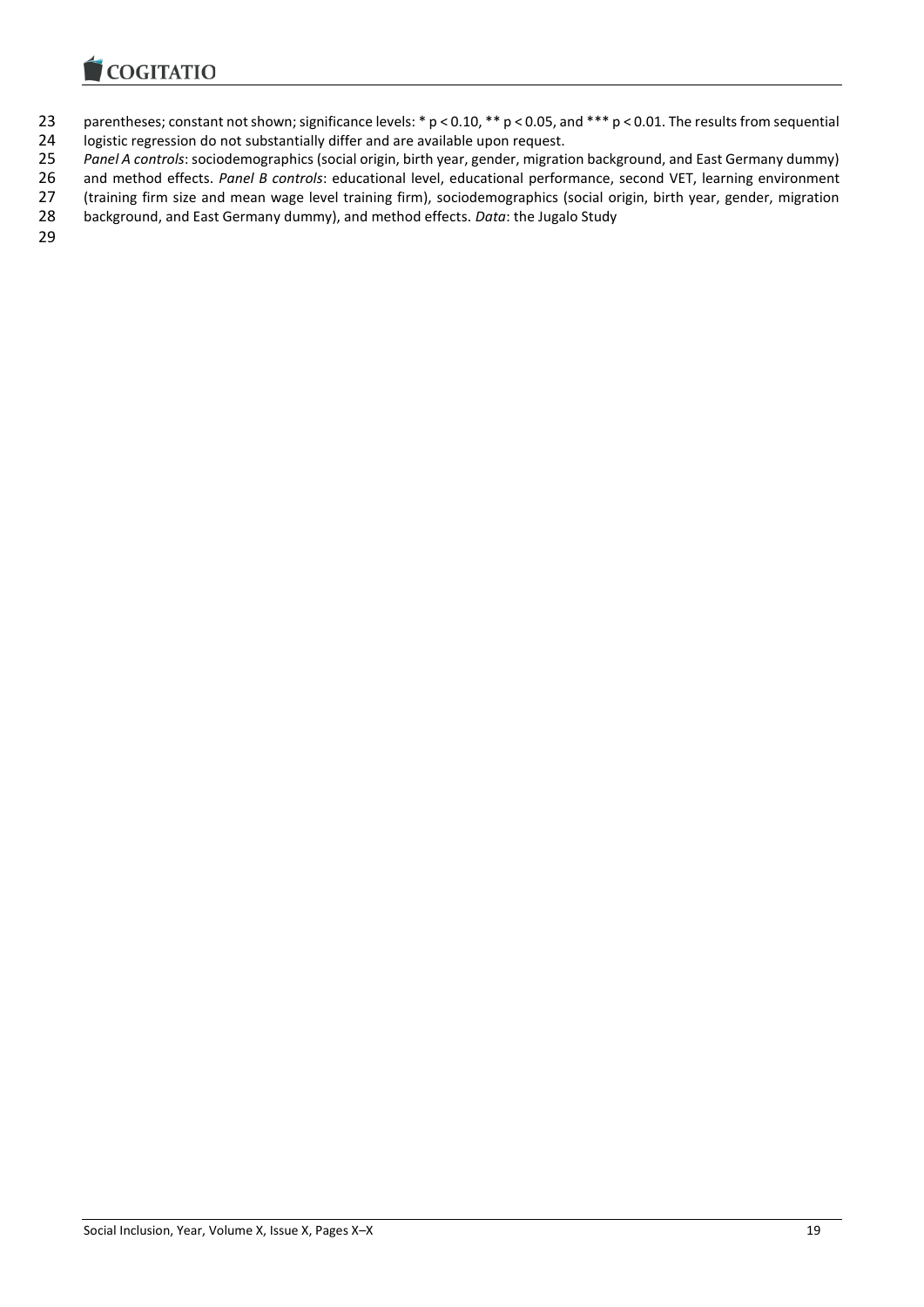|                              | (1)         | (2)        | (3)        | (4)        | (5)     | (6)      | Full       |
|------------------------------|-------------|------------|------------|------------|---------|----------|------------|
| Panel A                      |             |            |            |            |         |          |            |
| Anxiety and depression       | $-0.046***$ |            |            |            |         |          |            |
|                              | (0.012)     |            |            |            |         |          |            |
| Mental health                |             | $0.051***$ |            |            |         |          |            |
|                              |             | (0.011)    |            |            |         |          |            |
| Physical health              |             |            | $0.044***$ |            |         |          |            |
|                              |             |            | (0.012)    |            |         |          |            |
| Overall health               |             |            |            | $0.057***$ |         |          | $0.052***$ |
|                              |             |            |            | (0.011)    |         |          | (0.012)    |
| <b>Work Commitment Scale</b> |             |            |            |            | 0.017   |          |            |
|                              |             |            |            |            | (0.012) |          |            |
| Coping ability               |             |            |            |            |         | 0.020    | 0.004      |
|                              |             |            |            |            |         | (0.013)  | (0.014)    |
| Cooperativeness              |             |            |            |            |         | $0.024*$ | 0.019      |
|                              |             |            |            |            |         | (0.013)  | (0.013)    |
| Chi <sup>2</sup>             | 52.007      | 56.164     | 50.343     | 60.425     | 39.117  | 45.369   | 62.997     |
| Pseudo-R <sup>2</sup>        | 0.050       | 0.054      | 0.049      | 0.059      | 0.038   | 0.044    | 0.061      |
| Panel B                      |             |            |            |            |         |          |            |
| Anxiety and depression       | $-0.043***$ |            |            |            |         |          |            |
|                              | (0.011)     |            |            |            |         |          |            |
| Mental health                |             | $0.048***$ |            |            |         |          |            |
|                              |             | (0.011)    |            |            |         |          |            |
| Physical health              |             |            | $0.037***$ |            |         |          |            |
|                              |             |            | (0.012)    |            |         |          |            |
| Overall health               |             |            |            | $0.052***$ |         |          | $0.050***$ |
|                              |             |            |            | (0.011)    |         |          | (0.012)    |
| <b>Work Commitment Scale</b> |             |            |            |            | 0.013   |          |            |
|                              |             |            |            |            | (0.012) |          |            |
| Coping ability               |             |            |            |            |         | 0.012    | $-0.003$   |
|                              |             |            |            |            |         |          |            |
|                              |             |            |            |            |         | (0.013)  | (0.014)    |
| Cooperativeness              |             |            |            |            |         | 0.021    | 0.017      |
|                              |             |            |            |            |         | (0.013)  | (0.013)    |
| N persons                    | 1,025       | 1,025      | 1,025      | 1,025      | 1,025   | 1,025    | 1,025      |
| Chi <sup>2</sup>             | 75.736      | 79.890     | 71.890     | 82.206     | 63.267  | 67.254   | 83.959     |
| Pseudo-R <sup>2</sup>        | 0.073       | 0.077      | 0.070      | 0.080      | 0.061   | 0.065    | 0.081      |

31 *Note*: Results from logistic regression models. Marginal effects of z-standardized variables; standard errors in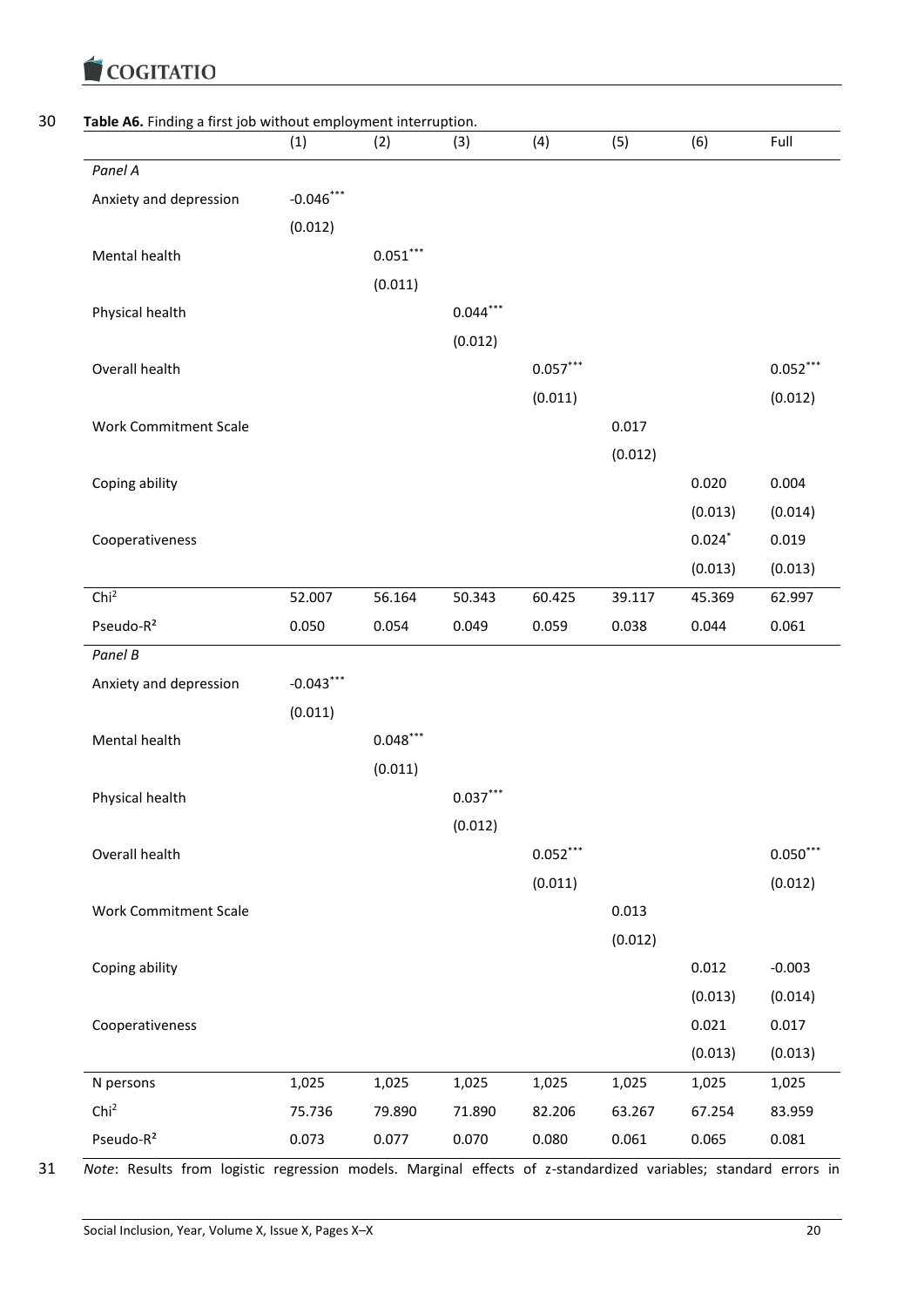

- parentheses; constant not shown; significance levels: \* p < 0.10, \*\* p < 0.05, and \*\*\* p < 0.01. The results from sequential
- logistic regression do not substantially differ and are available upon request.

*Panel A controls*: sociodemographics (social origin, birth year, gender, migration background, and East Germany dummy)

and method effects. *Panel B controls*: educational level, educational performance, second VET, learning environment

36 (training firm size and mean wage level training firm), sociodemographics (social origin, birth year, gender, migration<br>37 background, and East Germany dummy), and method effects. Data: the Jugalo Study background, and East Germany dummy), and method effects. *Data*: the Jugalo Study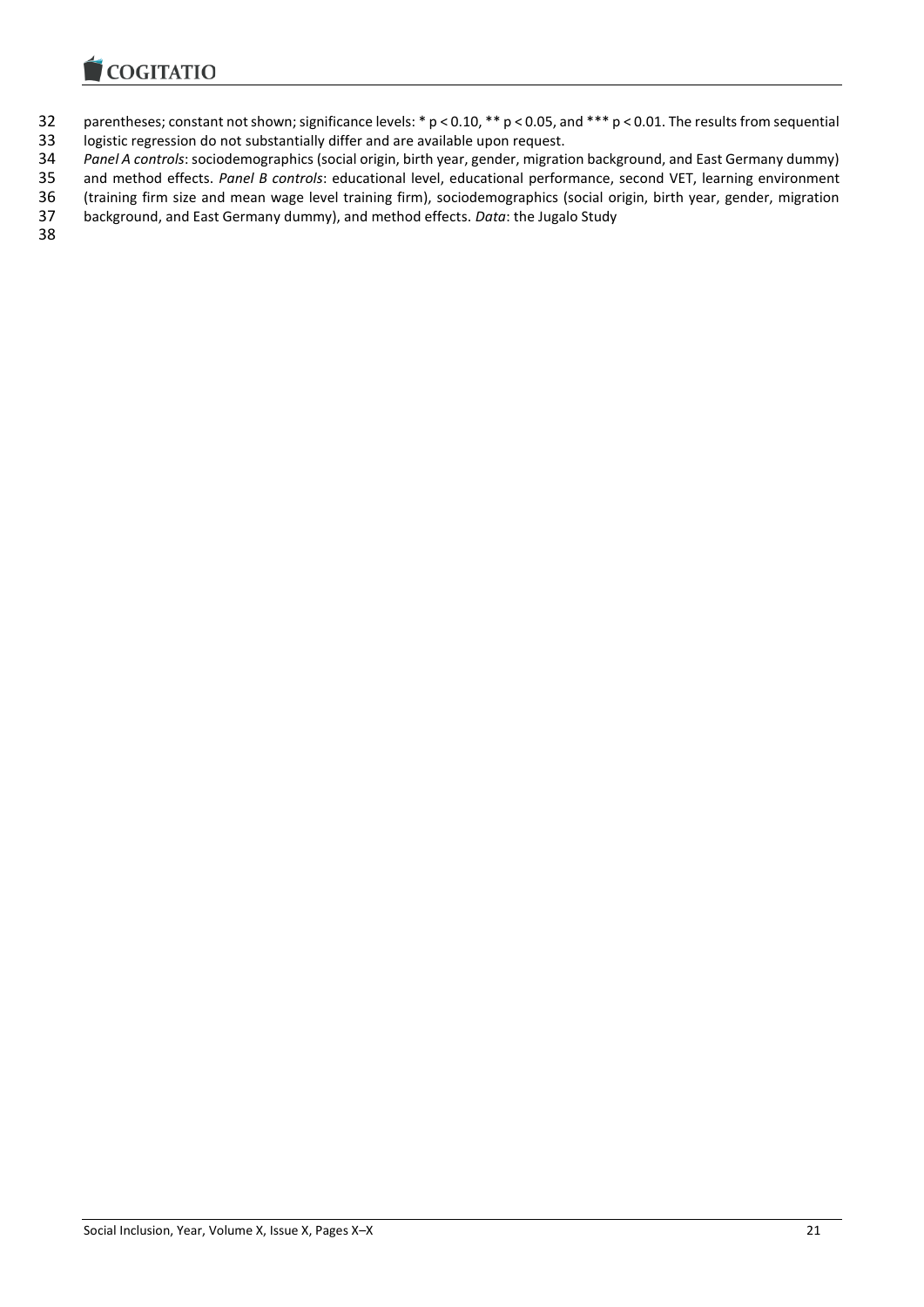|                              | (1)      | (2)     | (3)        | (4)      | (5)     | (6)        | Full     |
|------------------------------|----------|---------|------------|----------|---------|------------|----------|
| Panel A                      |          |         |            |          |         |            |          |
| Anxiety and depression       | $-0.013$ |         |            |          |         |            |          |
|                              | (0.014)  |         |            |          |         |            |          |
| Mental health                |          | 0.006   |            |          |         |            |          |
|                              |          | (0.014) |            |          |         |            |          |
| Physical health              |          |         | $0.036***$ |          |         |            |          |
|                              |          |         | (0.014)    |          |         |            |          |
| Overall health               |          |         |            | $0.023*$ |         |            | 0.012    |
|                              |          |         |            | (0.014)  |         |            | (0.015)  |
| <b>Work Commitment Scale</b> |          |         |            |          | 0.021   |            | 0.012    |
|                              |          |         |            |          | (0.014) |            | (0.014)  |
| Coping ability               |          |         |            |          |         | $0.036***$ | $0.030*$ |
|                              |          |         |            |          |         | (0.015)    | (0.016)  |
| Cooperativeness              |          |         |            |          |         | 0.009      | 0.006    |
|                              |          |         |            |          |         | (0.015)    | (0.015)  |
| Chi <sup>2</sup>             | 32.331   | 31.681  | 38.244     | 34.275   | 33.740  | 39.571     | 40.860   |
| Pseudo-R <sup>2</sup>        | 0.026    | 0.026   | 0.031      | 0.028    | 0.028   | 0.032      | 0.033    |
| Panel B                      |          |         |            |          |         |            |          |
| Anxiety and depression       | $-0.006$ |         |            |          |         |            |          |
|                              | (0.014)  |         |            |          |         |            |          |
| Mental health                |          | 0.001   |            |          |         |            |          |
|                              |          | (0.013) |            |          |         |            |          |
| Physical health              |          |         | 0.021      |          |         |            |          |
|                              |          |         | (0.013)    |          |         |            |          |
| Overall health               |          |         |            | 0.012    |         |            | 0.005    |
|                              |          |         |            | (0.013)  |         |            | (0.014)  |
| <b>Work Commitment Scale</b> |          |         |            |          | 0.016   |            |          |
|                              |          |         |            |          | (0.013) |            |          |
| Coping ability               |          |         |            |          |         | 0.021      | 0.021    |
|                              |          |         |            |          |         | (0.015)    | (0.014)  |
| Cooperativeness              |          |         |            |          |         | 0.005      |          |
|                              |          |         |            |          |         | (0.015)    |          |
| N persons                    | 1025     | 1025    | 1025       | 1025     | 1025    | 1025       | 1025     |
| Chi <sup>2</sup>             | 91.044   | 90.859  | 93.231     | 91.599   | 92.272  | 93.651     | 93.687   |
|                              |          |         |            |          |         |            |          |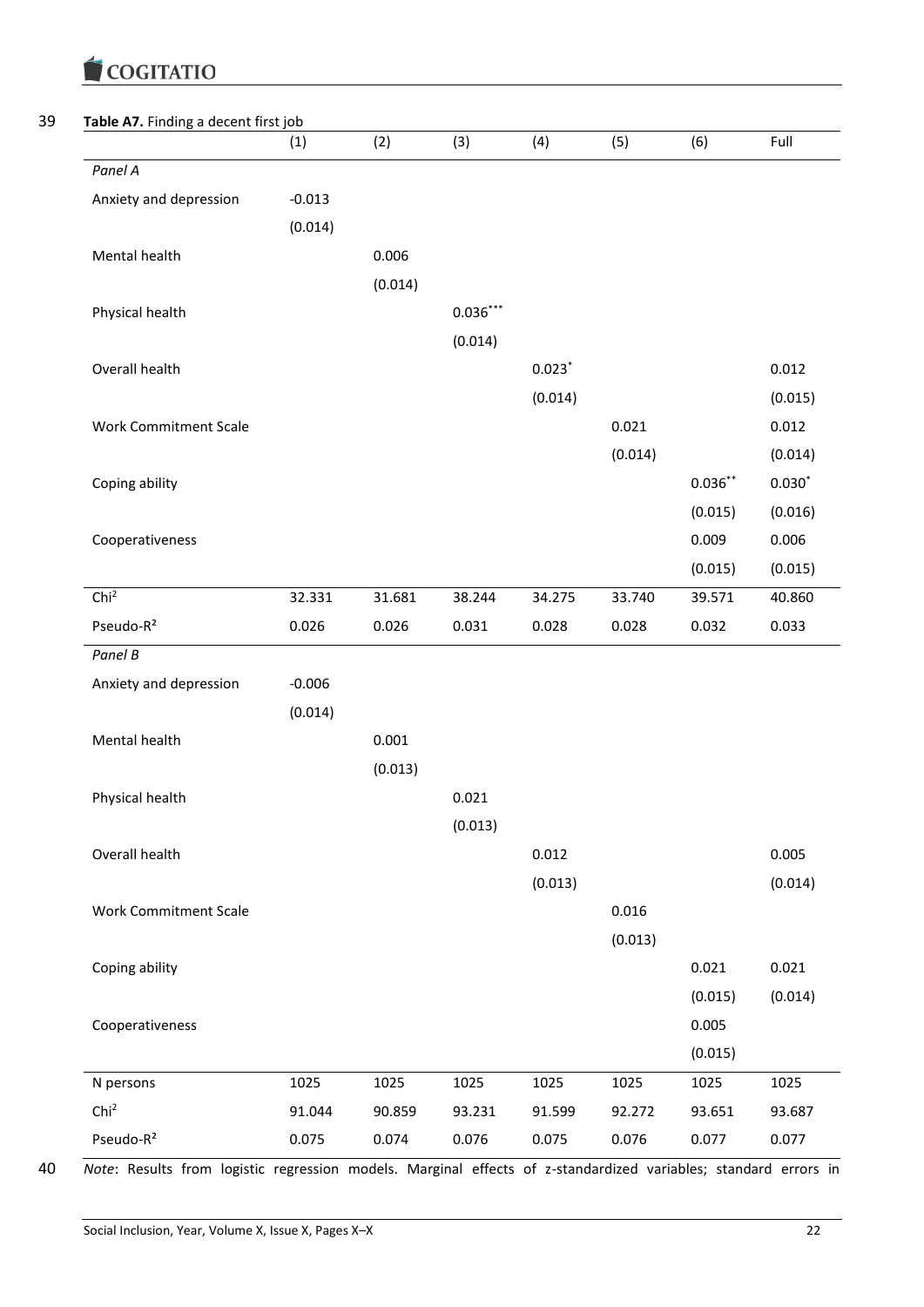

- parentheses; constant not shown; significance levels: \* p < 0.10, \*\* p < 0.05, and \*\*\* p < 0.01. The results from sequential
- logistic regression do not substantially differ and are available upon request.

*Panel A controls*: sociodemographics (social origin, birth year, gender, migration background, and East Germany dummy)

44 and method effects. *Panel B controls*: educational level, educational performance, second VET, learning environment<br>45 (training firm size and mean wage level training firm), sociodemographics (social origin, birth yea

(training firm size and mean wage level training firm), sociodemographics (social origin, birth year, gender, migration

background, and East Germany dummy), and method effects. *Data*: the Jugalo Study